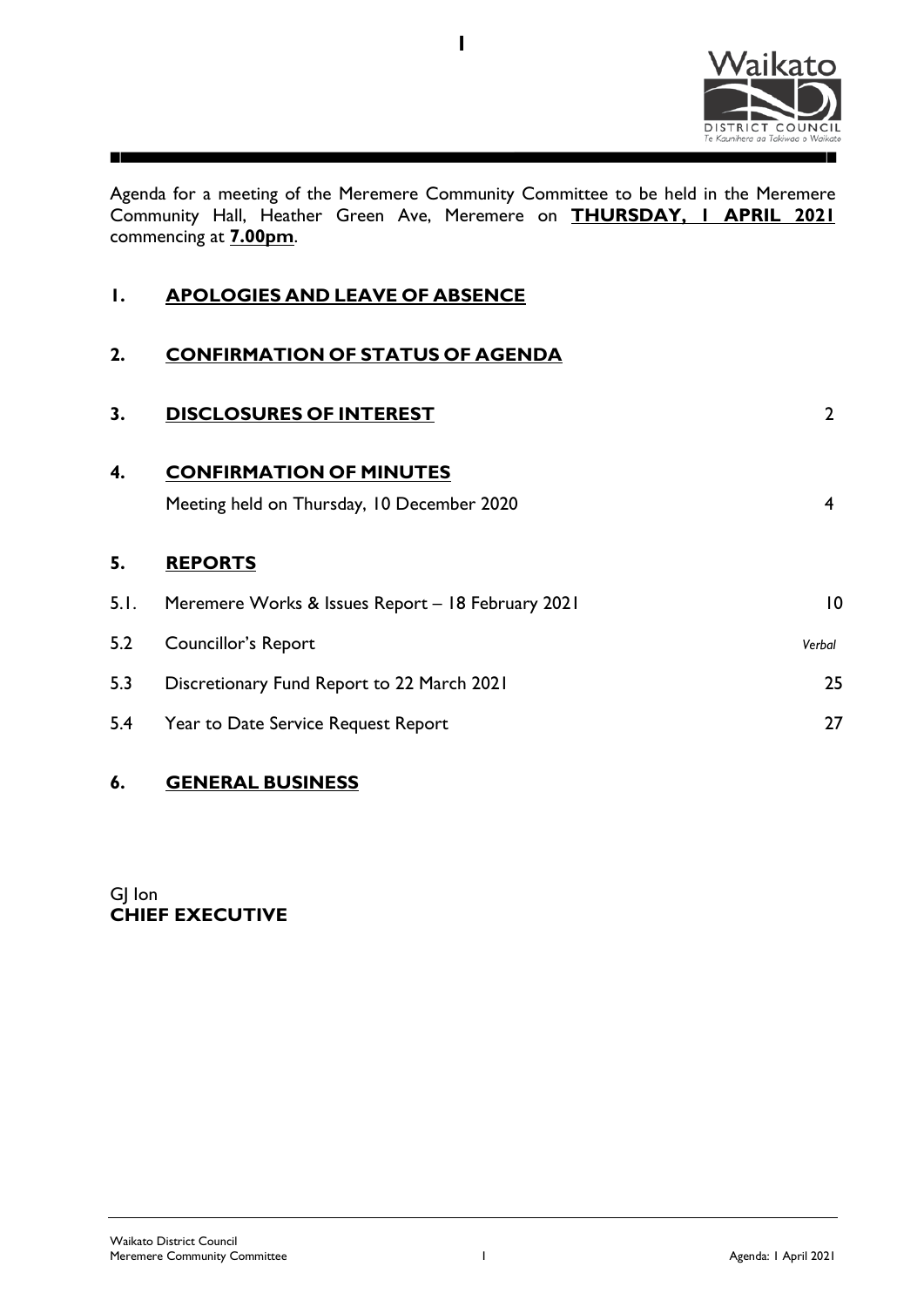

| To   Meremere Community Committee                                                     |
|---------------------------------------------------------------------------------------|
| From Gavin Ion<br>Chief Executive<br>Date 25 March 2021                               |
|                                                                                       |
|                                                                                       |
|                                                                                       |
| <b>Prepared by</b> Lynette Wainwright<br>Committee Secretary                          |
|                                                                                       |
| Chief Executive Approved<br>Reference # GOV0303<br>Report Title Register of Interests |
|                                                                                       |
|                                                                                       |

# **1. EXECUTIVE SUMMARY**

A copy of the Register of Interests is attached for the Committee's information. The register will be updated following receipt of information during the year.

# **2. RECOMMENDATION**

**THAT the report from the Chief Executive be received.**

# **3. ATTACHMENTS**

Register of Interests – Meremere Community Committee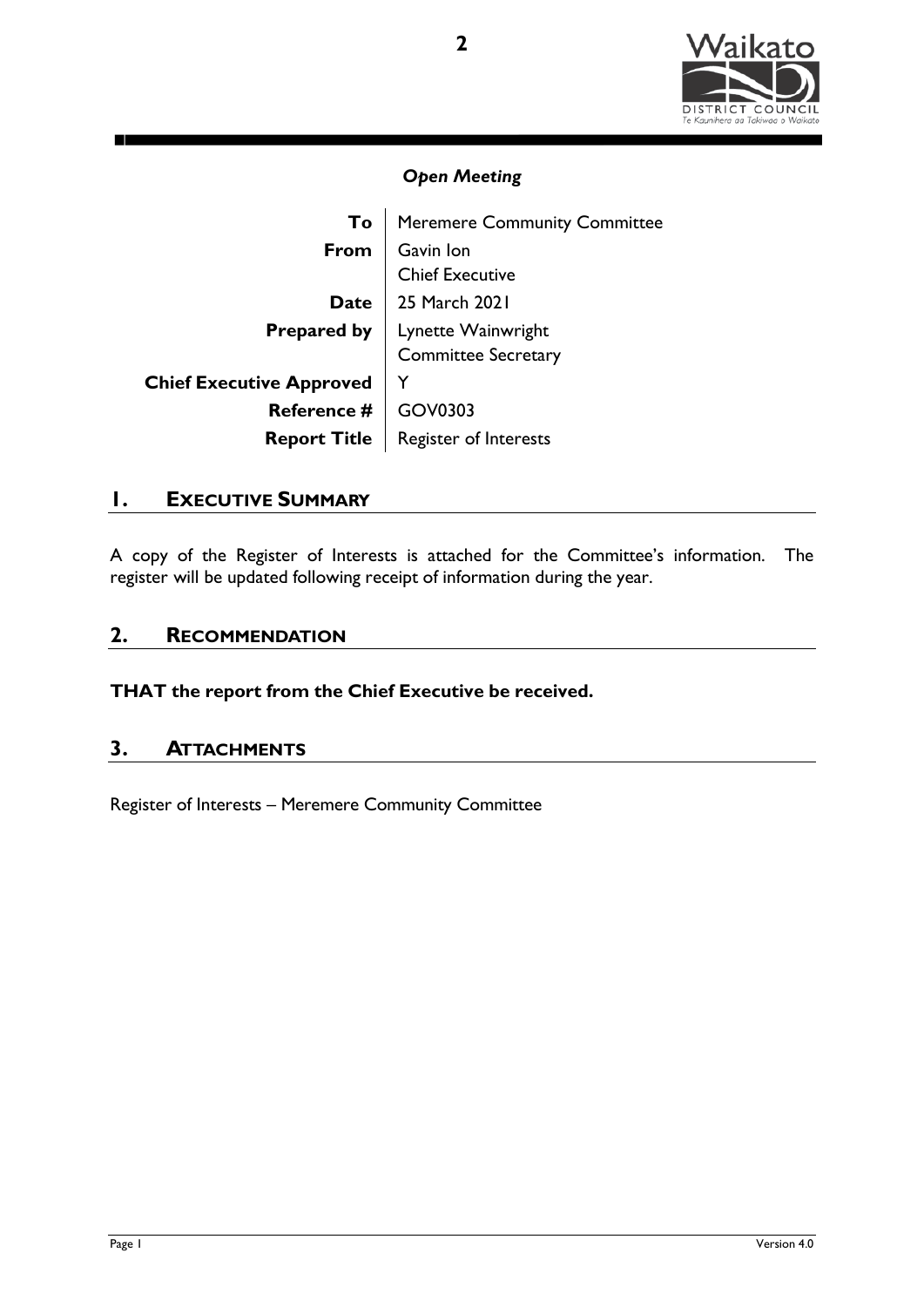| <b>Financial Interests</b><br>Please refer to Statement Reference here. |                       |                        | <b>Non - Financial Interests</b> |                                 |                        |                            |            |                     |                                                                                                                                             |                        |                                                                                                                                                                                                         |                                                       |              |
|-------------------------------------------------------------------------|-----------------------|------------------------|----------------------------------|---------------------------------|------------------------|----------------------------|------------|---------------------|---------------------------------------------------------------------------------------------------------------------------------------------|------------------------|---------------------------------------------------------------------------------------------------------------------------------------------------------------------------------------------------------|-------------------------------------------------------|--------------|
|                                                                         | <b>Companies</b>      |                        | <b>Other Organisations</b>       |                                 |                        |                            |            | <b>Payments for</b> |                                                                                                                                             |                        |                                                                                                                                                                                                         |                                                       |              |
| <b>Name</b>                                                             |                       | Community<br>Committee | 1 to 6                           | With the exception<br><b>of</b> | Director/Manager       | <b>Financial Interests</b> | Employment | Trustee/Beneficiary | <b>Governing Body</b>                                                                                                                       | Property               | <b>Gifts (received since 21</b><br>October 2019)                                                                                                                                                        | activities and<br>services (since 21<br>October 2019) | <b>Debts</b> |
|                                                                         | Jim Katu              | Meremere               | No                               | N/A                             | N/A                    | N/A                        | N/A        | N/A                 | N/A                                                                                                                                         | 1x Meremere<br>(Owner) | N/A                                                                                                                                                                                                     | N/A                                                   | N/A          |
| James Harman                                                            |                       | Meremere               | No                               | N/A                             | N/A                    | N/A                        | N/A        | N/A                 | • Meremere Development Committee<br>incorporated (Chairman) Received<br>community funding                                                   | x1 Meremere<br>(Owner) | N/A                                                                                                                                                                                                     | N/A                                                   | N/A          |
|                                                                         | <b>Melysa Tapiata</b> | Meremere               |                                  |                                 |                        |                            |            |                     |                                                                                                                                             |                        |                                                                                                                                                                                                         |                                                       |              |
| <b>Lauren Horsfall</b>                                                  |                       | Meremere               | No                               | N/A                             | N/A                    | N/A                        | N/A        | N/A                 | • Meremere Community Development<br>Committee (Find funding for events &<br>programs run in Meremere) Funding:<br>Christmas events in past. | x1 Meremere<br>(Owner) | N/A                                                                                                                                                                                                     | N/A                                                   | N/A          |
| Cecilia Heta                                                            |                       | Meremere               | No                               | N/A                             | N/A                    | N/A                        | N/A        | N/A                 | Meremere Hall Committee (member)                                                                                                            | N/A                    | \$500 gift card each to Cecilia<br>Heta, Trish van der Wende and<br>Okeroa Rogers, all members of<br>the MMCC Hall Committee, on<br>behalf of MMCC, as resolved by<br>email resolution<br>(MMCC2002/04) | N/A                                                   | N/A          |
| <b>Ben Brown</b>                                                        |                       | Meremere               | No                               | N/A                             | • Decal Ltd (Director) | N/A                        | N/A        | N/A                 | • Meremere Development Committee<br>(Secretary)                                                                                             | 1x Meremere<br>(Owner) | N/A                                                                                                                                                                                                     |                                                       |              |
|                                                                         |                       |                        |                                  |                                 |                        |                            |            |                     |                                                                                                                                             |                        |                                                                                                                                                                                                         |                                                       |              |

**YELLOW INDICATES THAT THE MEMBER DID NOT SUBMIT A COMPLETED FORM**

#### **Register of Elected Members Interests - Meremere Community Committee**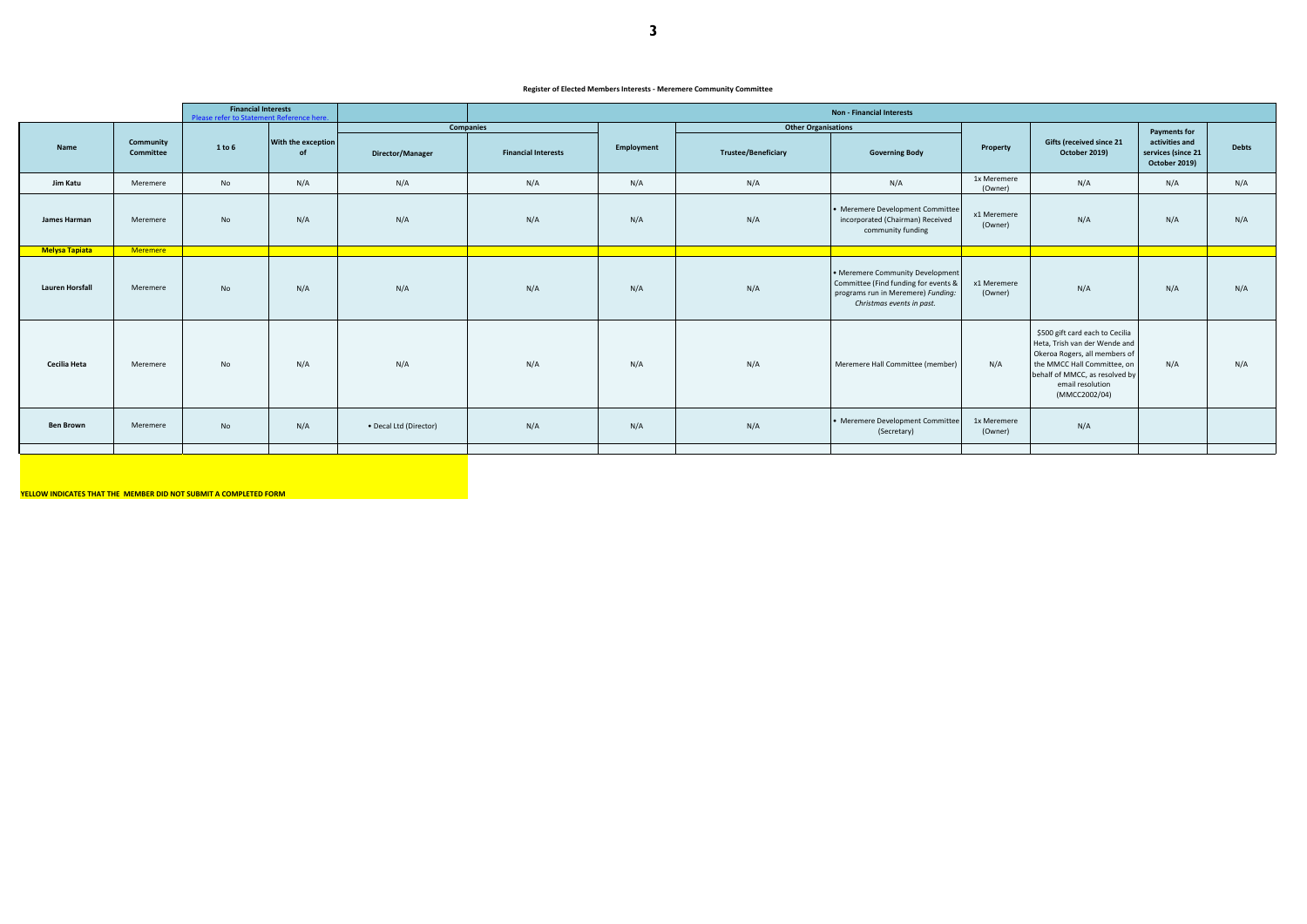

|                                 | To   Meremere Community Committee               |
|---------------------------------|-------------------------------------------------|
| From                            | Gavin Ion<br>Chief Executive or General Manager |
| <b>Date</b>                     | 8 March 2021                                    |
|                                 | <b>Prepared by</b>   Lynette Wainwright         |
|                                 | <b>Committee Secretary</b>                      |
| <b>Chief Executive Approved</b> |                                                 |
| <b>DWS Document Set #</b>       | GOV0510                                         |
| <b>Report Title</b>             | <b>Confirmation of Minutes</b>                  |

## **1. EXECUTIVE SUMMARY**

To confirm the minutes of the Meremere Community Committee meeting held on Thursday, 10 December 2020.

## **2. RECOMMENDATION**

**THAT the minutes of the meeting of the Meremere Community Committee held on Thursday, 10 December 2020 be confirmed as a true and correct record of that meeting.** 

## **3. ATTACHMENTS**

MMCC Minutes - 10 December 2020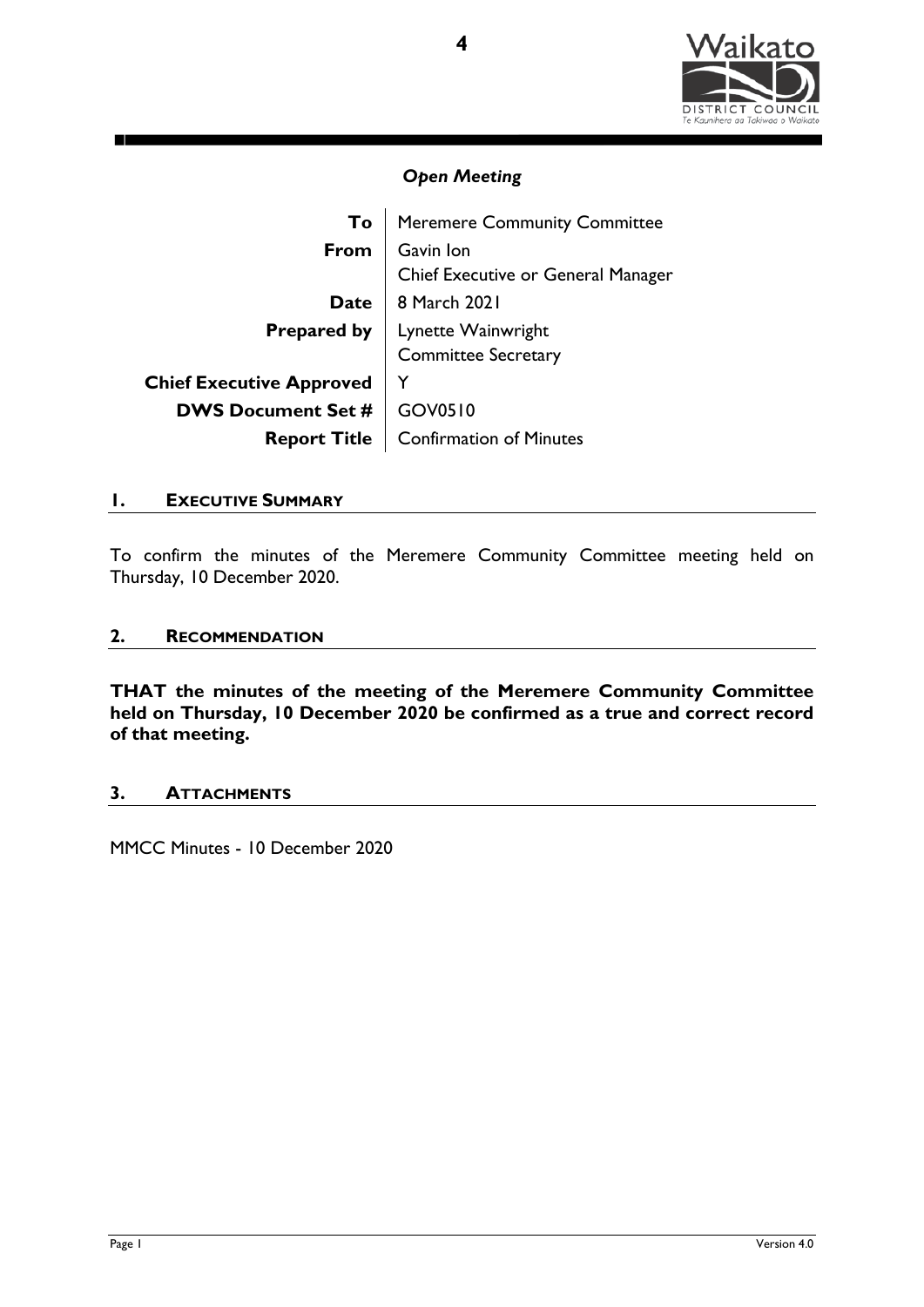

**MINUTES** of a meeting of the Meremere Community Committee held at the Meremere Community Hall, Heather Green Avenue, Meremere on **THURSDAY, 10 DECEMBER 2020** commencing at **7.02pm**.

**5**

# **Present:**

Mr J Katu (Chairperson) Mr J Harman (Deputy Chairperson) Ms M Tapiata (Secretary) Mrs A Dobby Mrs C Heta *[from 7.34pm]* Mrs L Horsfall Mr B Brown *[from 7.34pm]* Cr J Sedgwick

# **Attending:**

Ms F Lusby Mrs O Rodgers Mr S Toka (Iwi and Community Partnerships Manager) Mr M Balloch (Building Quality Manager)

## **APOLOGIES AND LEAVE OF ABSENCE**

**Resolved: (Mr Harman/Mrs Horsfall)**

**THAT an apology for lateness be received from Mr Brown, Mrs Heta and Mrs Dobby.** 

**CARRIED MMCC2012/01**

## **CONFIRMATION OF STATUS OF AGENDA ITEMS**

**Resolved: (Mrs Horsfall/Mr Harman)** 

**THAT the agenda for a meeting of the Meremere Community Committee held on Thursday, 10 December 2020 be confirmed and all items therein be considered in open meeting;**

**AND THAT all reports be received.**

**CARRIED MMCC2012/02**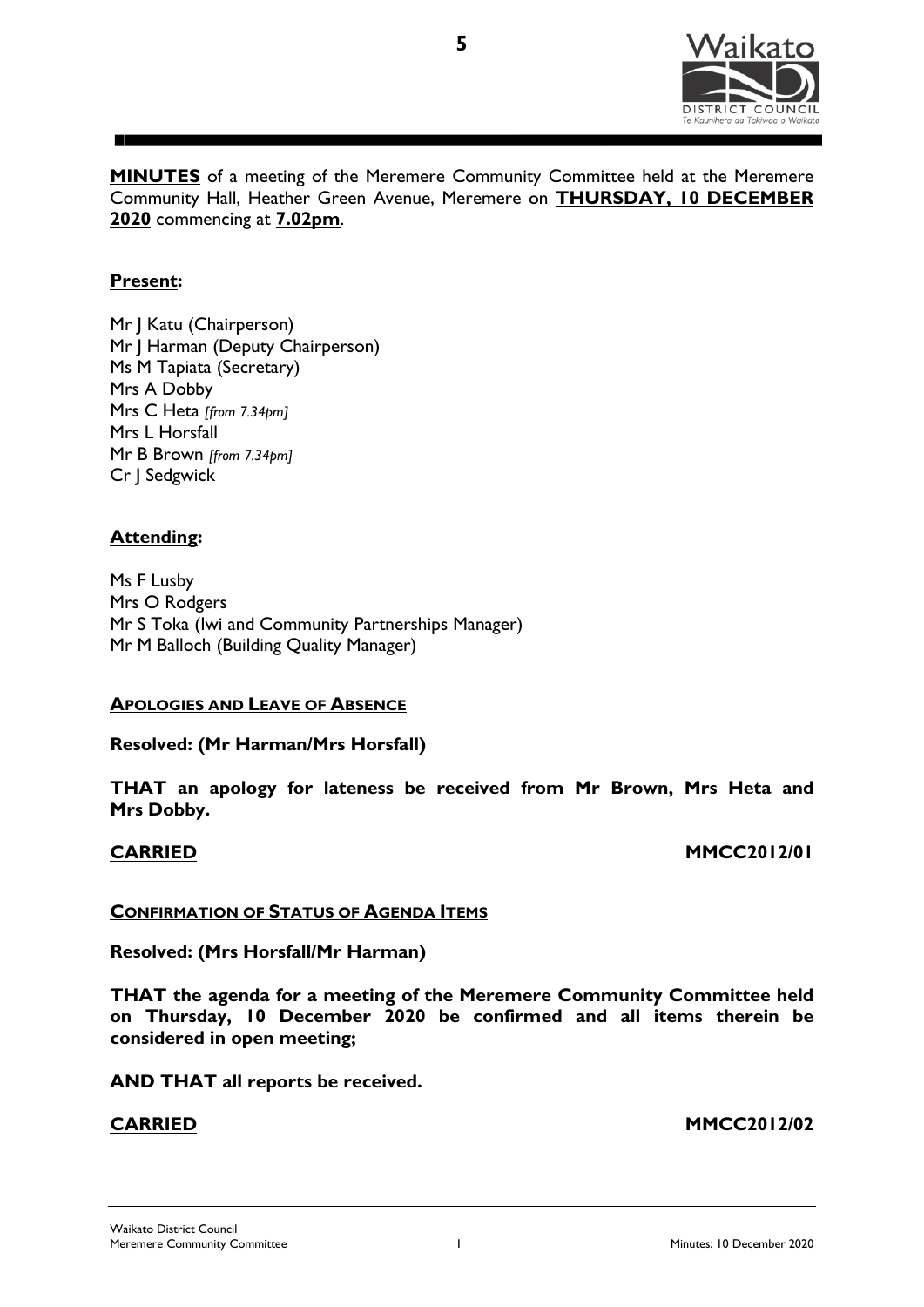## **DISCLOSURES OF INTEREST**

There were no disclosures of interest.

## **CONFIRMATION OF MINUTES**

## **Resolved: (Mrs Horsfall/Mr Harman)**

**THAT the minutes of a meeting of Meremere Community Committee held on Thursday, 29 October 2020 be confirmed as a true and correct record of that meeting.** 

**6**

**CARRIED MMCC2012/03**

## **REPORTS**

Meremere Works & Issues Report – 10 December 2020 Agenda Item 5.1

The report was received and the following items were discussed:

1. \$35k available for development of the old ambulance building from Council facilities fund. Pavillion has asbestos in it not sure on how much so an assessment of that is needed. Merv suggested if the building is not going to be used then it is best to demolish it.

**ACTION:** Staff to obtain a quote for the demolition of the pavilion and report back to the Committee.

- 2. Library Please encourage people to use on Saturdays while trial is happening, review of trial will happen next year. Mel is hosting a creative event on the last Saturday to help encourage users.
- 3. On Kims to do list, but her workload is huge and she will get to it.
- 4. The committee has requested 5 of each if possible, to be planted in the orchard behind the hall, the orchard by the tennis pavillion and down by the skatepark.
- 5. Mel to contact Kim on how many palings needed for the repair on the fence where the mural will be painted - James has voluntered to install palings. Mel to talk to owner of the fence in regards to the mural.
- 6. To be discussed next year.
- 7. Micky Graham identified as the kaumatua but he has been busy with a tangi. Jim will send contact details to Merv to arrange a time with Micky directly.
- 8. 8, 9 is down to Kims workload.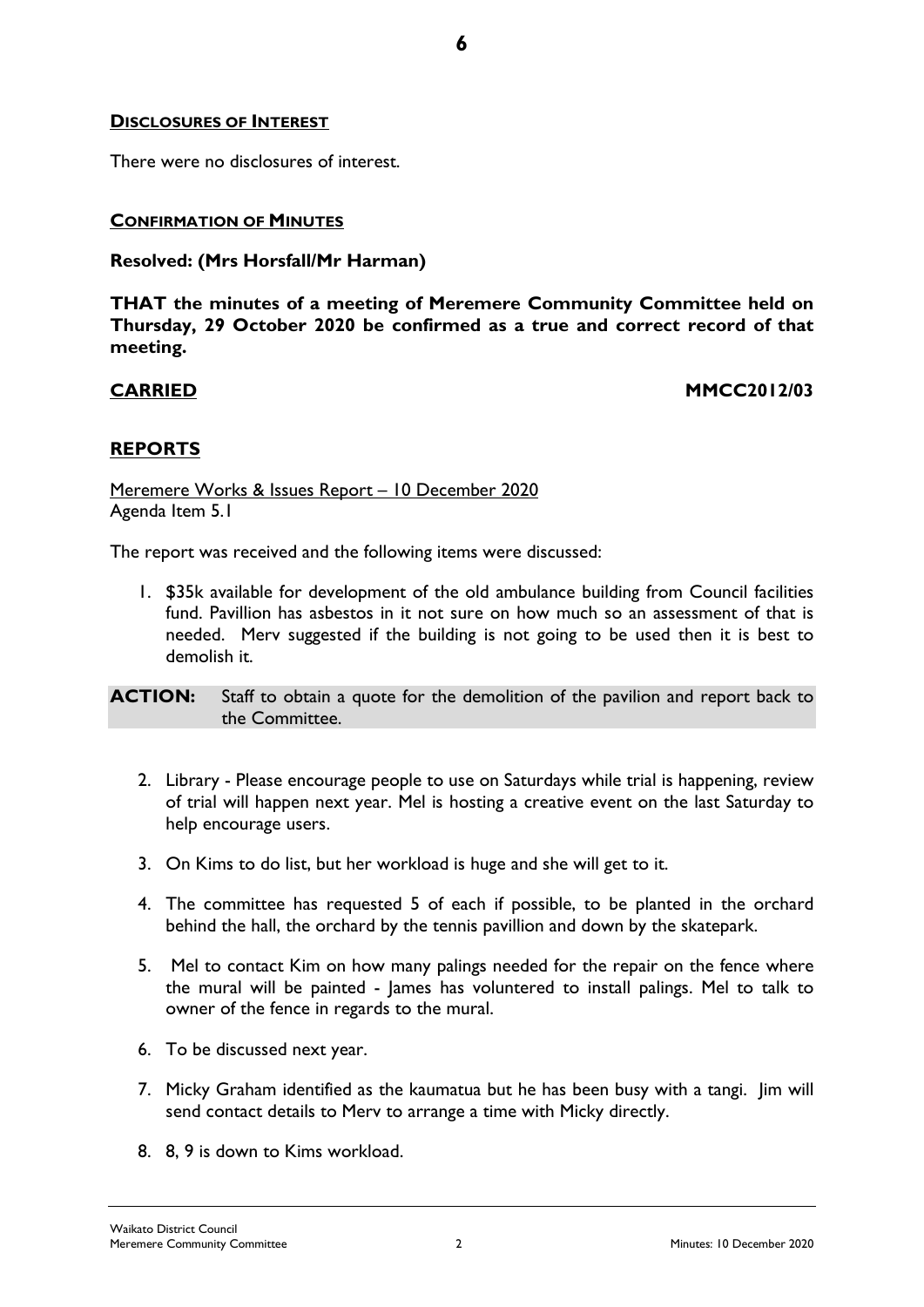- 9. Footpath is going to be added to the left side of Naho place.
- 10. Paul wants to meet with someone from the committee to be shown around all the spots that need to be addressed, Jim will contact Paul and arrange a time to meet.
- 11. Can all expenditures be put in the Discretionary Fund report not in general business.
- 12. Financial Commitments if not going to committ or there are no receipts the committee should make a motion to return the money to the pool. James handed his receipts to Jim and Jim claims to have given to Ange. Mel to ask Ange for receipt that James gave for hoses.

## Councillor's Report Agenda Item 5.2

Cr Sedgwick gave a verbal report on the following matters:

- Changes in recycling it has been advertised on Facebook, all lids are to be taken off plastic and glass.
- Has anyone noticed the long grass on the verges, mainly on Heather Green,. If privately owned nothing can be done about it.
- CCTV cameras who owns them? We own the hall ones and have full control over them. Jan has put Meremere at the top of the list to receive cameras from the CCTV Trust, the amount is yet to be decided but a person will come out to assess suitability and location of the cameras. Huntly have had 20 installed so it would be less than that. Okeroa asked what about our privacy? Jan said the cameras would only face public pathways, e.g footpaths, roads and parks. Mel asked who has access to the footage? Jan said that the police have created a new app so that when they are alerted they can look on their phone and see the camera footage - whoever is closest would be the one to respond.
- Update on Pa site Mel advised that they are currently having wananga with Ngati Naho to design the carvings and entrance to the Pa.
- Reminder that the Te Kauwhata A&P show is on Saturday and the Pokeno Christmas Parade on Friday.
- Jan presented a project proposal for the Meremere Street number project. Lauren from Toi Ako te Kauwhata and Mel from Creative Meremere to manage and facilitate the project. Jan has the money for it she asked the committee if they all agree to have this project here, everyone agreed. House numbers will be made for the 150 houses in Meremere. (document will be scanned through on a separate email).
- Okeroa asked Jan what was the update on the developers working at the bottom of the mountain. Jan advised that not sure if they have consent. Mel advised that a new development is happening right next to the Pa and is concerned that it doesn't have proper consent due to the proximity to the Pa. Mel has rung and spoken to council and Jan will follow it up.

# **ACTION:** Cr Sedgwick to follow on development and report back to the Committee.

• Te Whakaea asked Jan who owns the rest home because they are not looking after the place and with all the good work we are trying to do in the village we have to do something about them and the state of the place. Jan advised that people can buy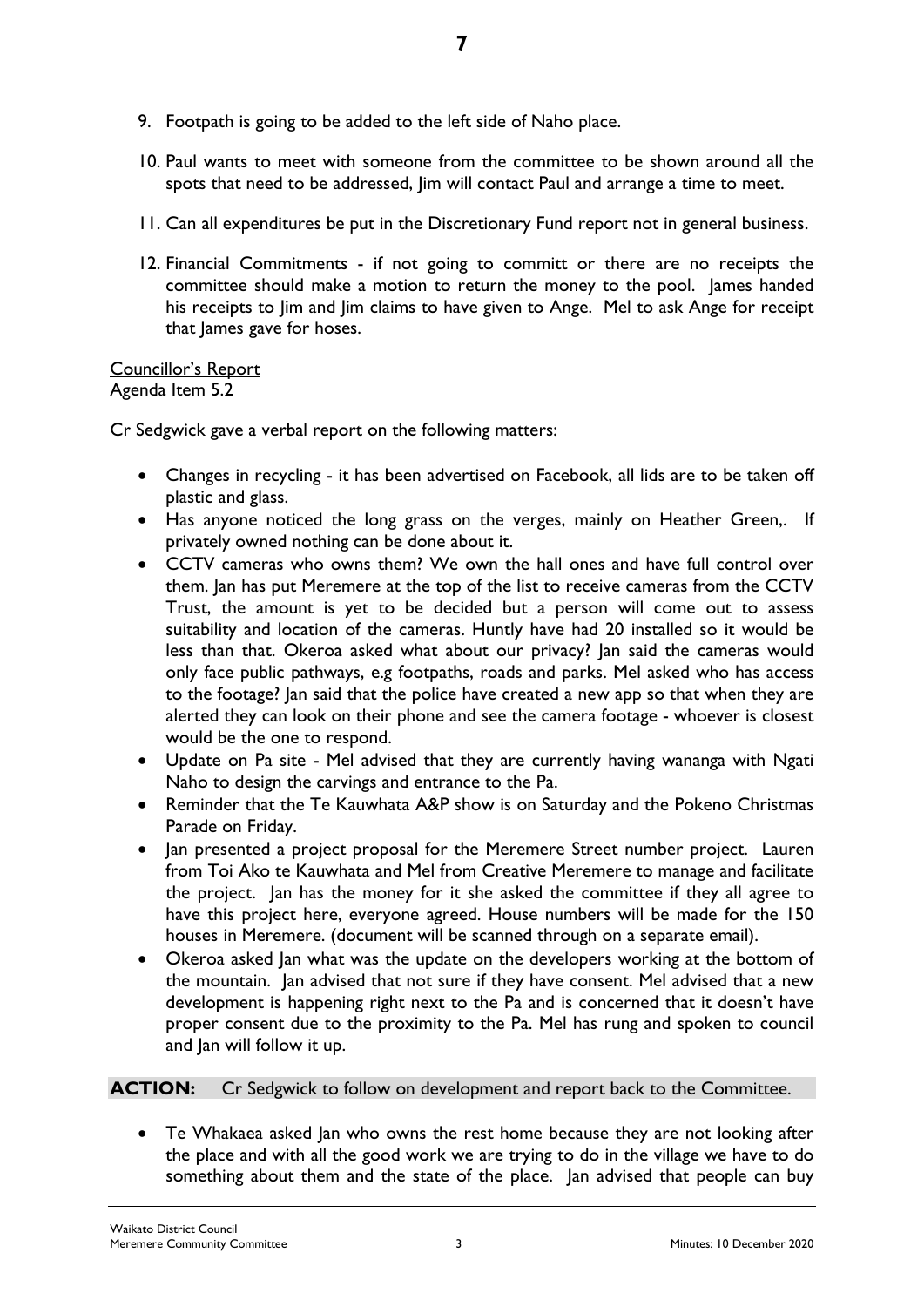houses and do what they want, not much can be done until they are caught doing something illegal and then it becomes a police issue. The perceived owner (Kelly Robinson) has the title of the land under his sisters name.

Discretionary Fund Report to 9 June 2020 Agenda Item 5.3

# **Resolved: (Mrs Horsfall/Mr Harman)**

**THAT the Meremere Community Committee approves the:**

- **Reconnection of power for the Tennis Pavilion (Resolution No. MMCC1703/04/2) be removed from the Discretionary Fund commitments.**
- **Sum of \$200.00 (including GST) for 3 trophies for the youth awards (Resolution No. MMCC2010/05) be returned to the pool.**
- **Purchase of petrol vouchers for \$200 including GST (Resolution No. MMCC1912/03) be returned to the pool.**

**CARRIED MMCC2012/04**

# **GENERAL BUSINESS**

The following items were discussed:

- Cecilia reported that she did not go through with the youth prize giving as the trophies were too expensive and she ran out of time. She is planning one for next year with the Te Kauwhata College Principal. Print out handed out of letter of support from the principal. Our committee can contribute to the prize giving next year.
- Mel presented a proposal for the end of year skate event for the skate club and asked if the committee could pay for the t-shirts that are prizes for the club. James advised that the Development Committee meeting is on Tuesday and would put it to them instead of using the discretionary fund.
- Fran said she had a meeting with Tainui Group Holdings. They have made it a priority to block off the walking access to the river outlet so no more children can cross over and go for a swim due to the safety issues surrounding that area. Also they intend on doing a soil sample next week to test for asbestos and heavy metals in the areas surrounding the power station, and the watrecare site.
- Cecilia asked for an update on the school pool. James advised that the Development Committee have meet with school principal and they intend on fixing it but it won't be ready until next summer due to the work required on it and the time constraints.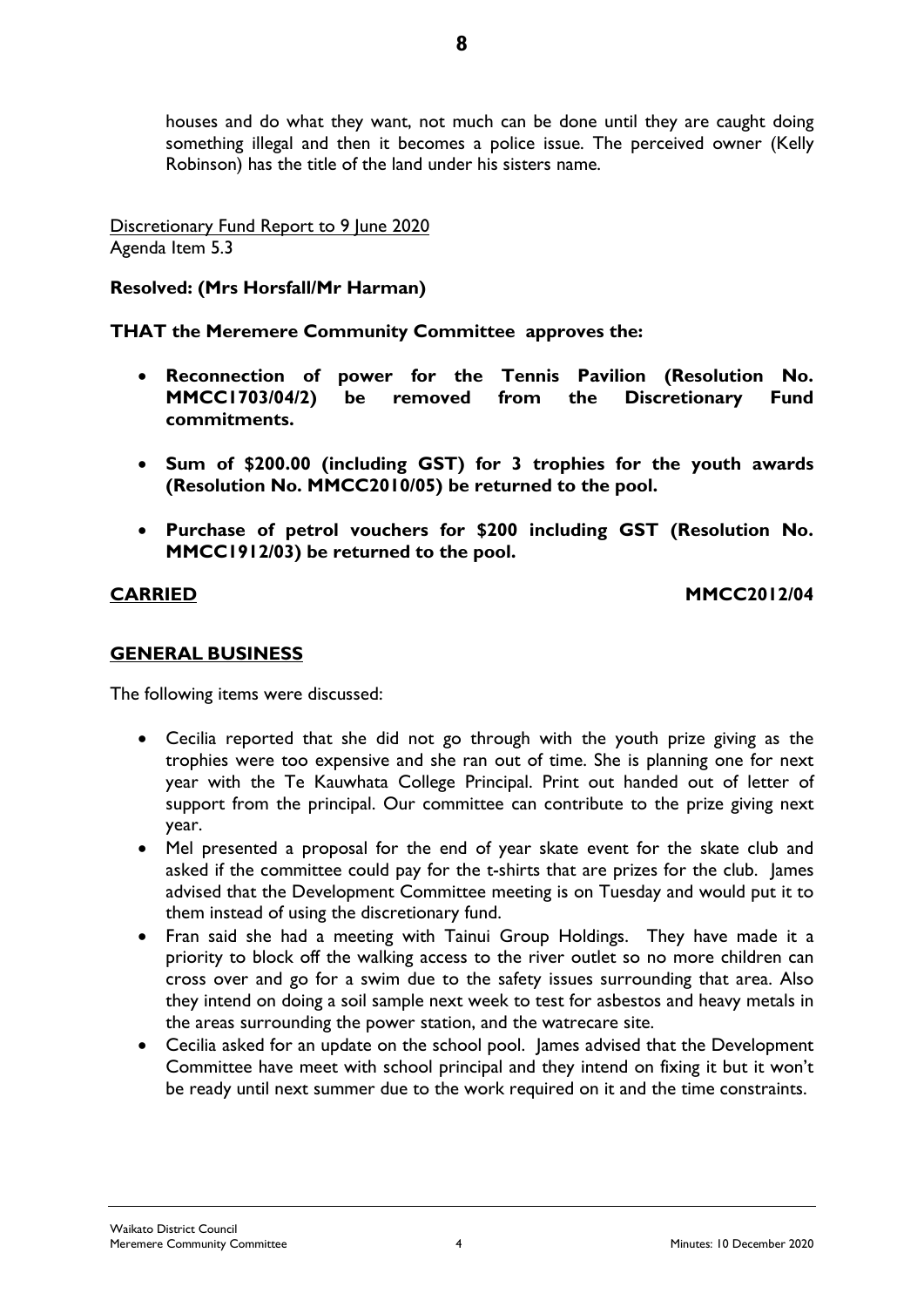• The committee was advised that the hall AGM had been postponed until 2021. Concern was raised by members of the committee on the process for calling an AGM.

# **ACTION:** Staff to report back to the Committee on the process for calling an AGM.

- Te Whakaea had been doing work at the gym. He is an old resident of Meremere and wants to work with youth. He wants to give back to the community and is a boxing trainer and barber so he can add more value to our community.
- Discussion on Pavillion space. We should demolish the place if we have no intentions of ever using again. The options after that are to extend on the old ambulance building and bring some prefab buildings into the space. Antonio can draw up some designs to present at the next meeting. Mel asked if community consultation should be done before designing - consultation can be done next year. This committee is to do the planning and the development committee is to find the funding.

There being no further business the meeting was declared closed at 8.44pm.

J Katu **CHAIRPERSON**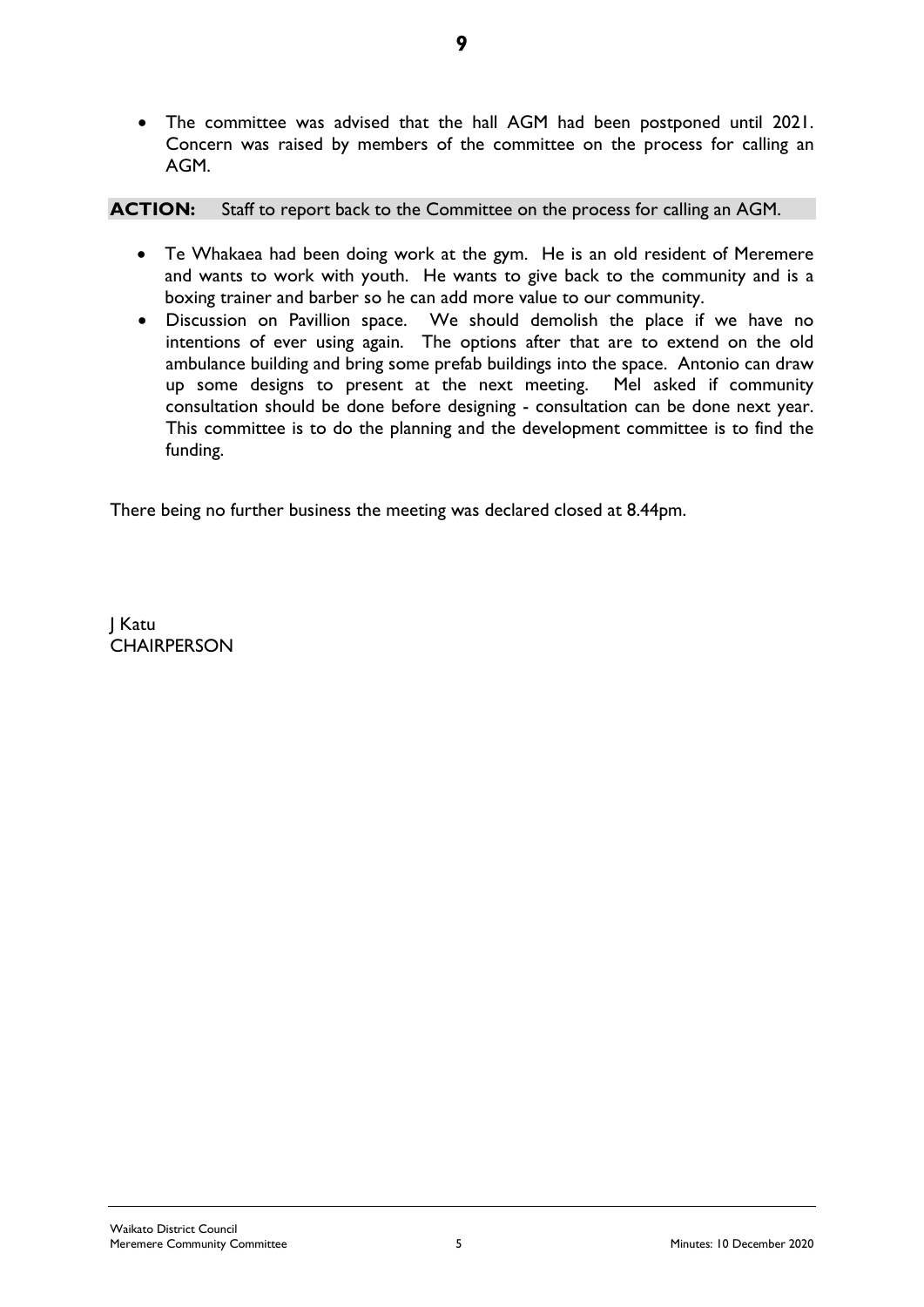

| To                              | <b>Meremere Community Committee</b>                  |  |  |
|---------------------------------|------------------------------------------------------|--|--|
| From                            | Sue O'Gorman                                         |  |  |
|                                 | <b>General Manager Customer Support</b>              |  |  |
|                                 | <b>Prepared by:</b>   Mervyn Balloch                 |  |  |
|                                 | <b>Building Quality Manager</b>                      |  |  |
| Date                            | 8 February 2021                                      |  |  |
| <b>Chief Executive Approved</b> | Y                                                    |  |  |
| <b>Reference #</b>              | GOV0510                                              |  |  |
| <b>Report Title</b>             | Meremere Works & Issues Report – 18 February<br>2021 |  |  |

## **1. EXECUTIVE SUMMARY**

To update the Committee and provide information on works and issues raised at previous meetings.

# **2. RECOMMENDATION**

# **THAT the report from the General Manager Customer Support be received.**

## **3. ATTACHMENTS**

- **Works and Issues Report**
- **The report" New Zealand Agency Proposed Road Safety Changes to Island Block** Road/State Highway 1 Intersection" is attached for the Committee's information. Staff can provide a written response to any questions that may arise.
- **Terms of reference for Community Halls FINAL**

**10**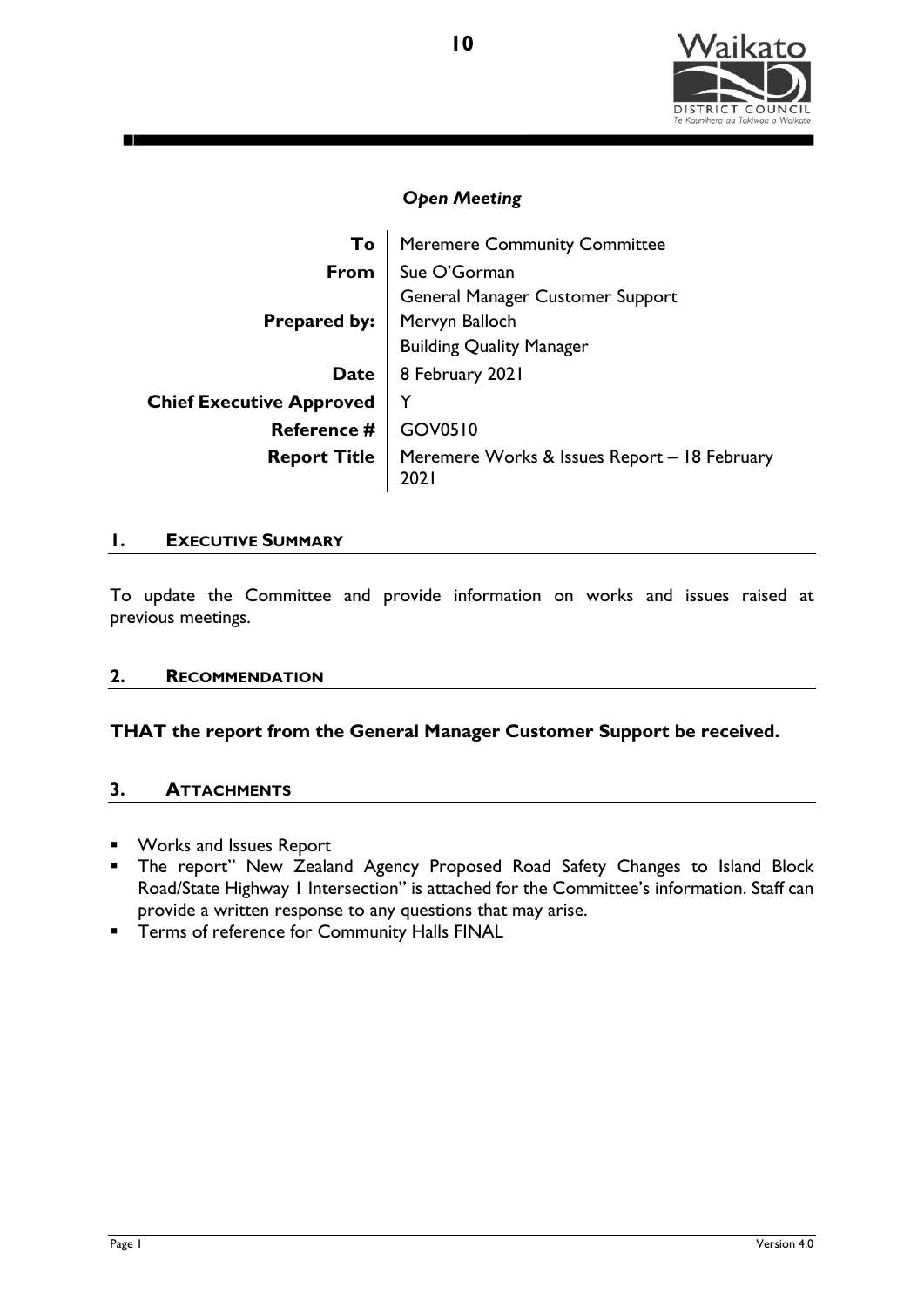# **Works and Issues Report**

|    | Issue                                                                                                                                                                                                                                                                                               | Area                    | Action                                                                                                                                                                                                                                                                                                                                                                                                                                                                                                                                                                                                                                                                                                                                                                                                                                                                                                                                                                                                                                                                                                                                                                                                                                                                                                                                                                                                                                                                                           |
|----|-----------------------------------------------------------------------------------------------------------------------------------------------------------------------------------------------------------------------------------------------------------------------------------------------------|-------------------------|--------------------------------------------------------------------------------------------------------------------------------------------------------------------------------------------------------------------------------------------------------------------------------------------------------------------------------------------------------------------------------------------------------------------------------------------------------------------------------------------------------------------------------------------------------------------------------------------------------------------------------------------------------------------------------------------------------------------------------------------------------------------------------------------------------------------------------------------------------------------------------------------------------------------------------------------------------------------------------------------------------------------------------------------------------------------------------------------------------------------------------------------------------------------------------------------------------------------------------------------------------------------------------------------------------------------------------------------------------------------------------------------------------------------------------------------------------------------------------------------------|
| Ι. | A proposal has been presented to reinvigorate the<br>disused Tennis Pavilion. Members of the Committee<br>agreed in principle to look at the proposal but requested<br>that Council provide a report on the state of the Tennis<br>Pavilion for the September meeting before discussing<br>further. | <b>Service Delivery</b> | A request has been made for a detailed report to be undertaken<br>on the building including re-piling, re-wiring / replacement of the<br>power board, a condition assessment on the weatherboard<br>cladding and repainting the interior/ exterior of the building.<br>This report will be available for the October meeting.<br>Costs will also be provided for the re-surfacing of the tennis<br>court and the re-wiring and renewal of the tennis court<br>lighting.<br>Update: Council has had an estimate of \$70 - \$80k to re-pile<br>and upgrade the tennis pavilion building. we require some<br>feedback from the committee as to the appetite to demolish<br>the tennis pavilion building and upgrade the Old Ambulance<br>building to form a multi-functional facility.<br>DECEMBER 2020:<br>The report that the Committee refer to above was not<br>completed due to an inspection undertaken by Cushman &<br>Wakefield and advice received from Council building inspectors.<br>Staff have requested seismic and asbestos evaluations to be<br>undertaken on the old ambulance building to ascertain its future<br>life. Reports are expected in December 2020.<br>FEBRUARY 2021 - Update:<br>Staff have received the Asbestos report, there are no<br>unexpected concerns regarding asbestos.<br>All asbestos<br>containing products are limited to exterior cladding on the gable<br>ends and soffit linings.<br>A seismic report was requested in November last year, staff are |
|    |                                                                                                                                                                                                                                                                                                     |                         | currently following this up.                                                                                                                                                                                                                                                                                                                                                                                                                                                                                                                                                                                                                                                                                                                                                                                                                                                                                                                                                                                                                                                                                                                                                                                                                                                                                                                                                                                                                                                                     |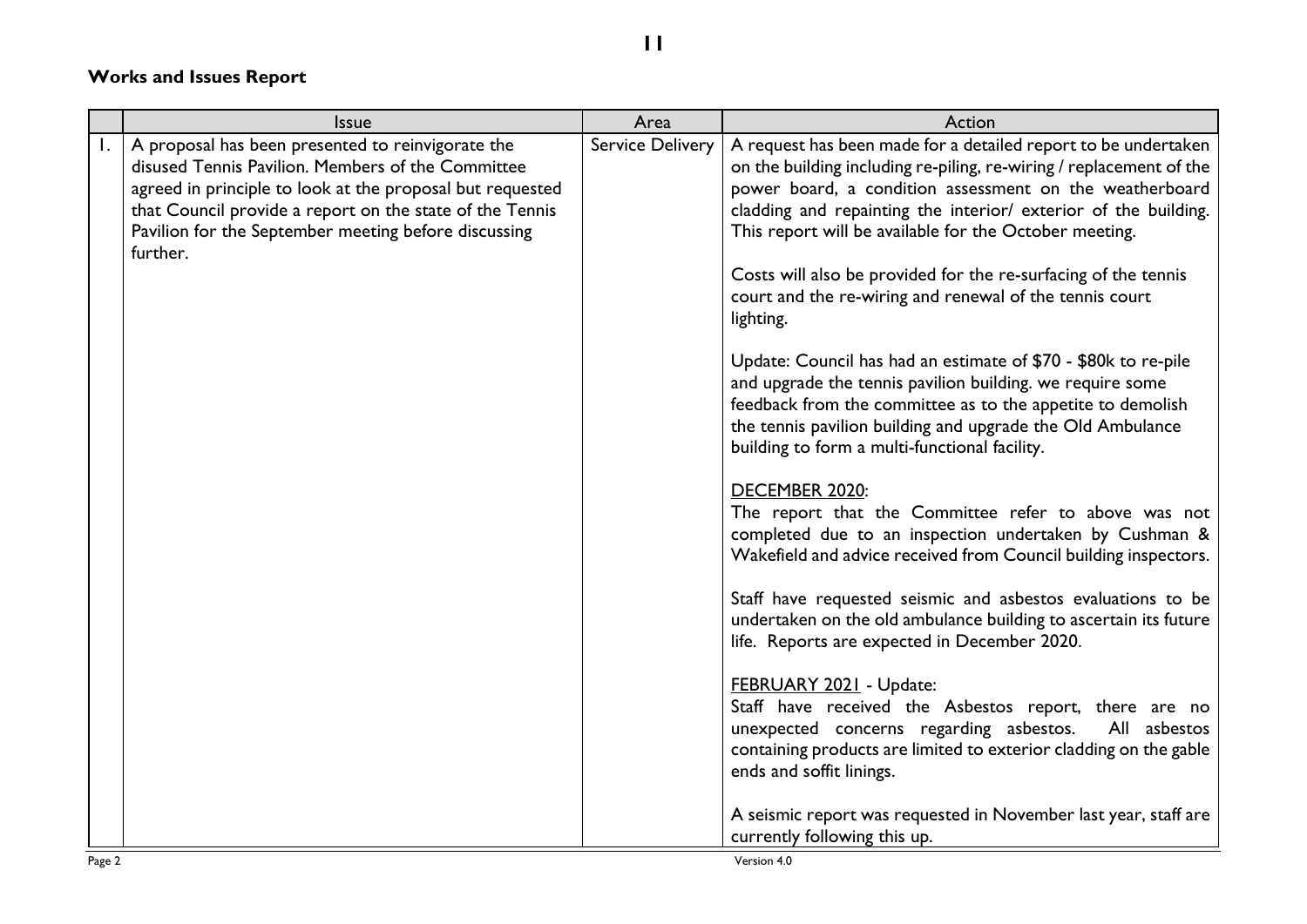|    | <b>Issue</b>                                                      | Area                | Action                                                                                                                                                                                                                                                                                                                                                                                                                                                                                                                                                                                                                                                                                                                                                                                                                                                                                                                                              |
|----|-------------------------------------------------------------------|---------------------|-----------------------------------------------------------------------------------------------------------------------------------------------------------------------------------------------------------------------------------------------------------------------------------------------------------------------------------------------------------------------------------------------------------------------------------------------------------------------------------------------------------------------------------------------------------------------------------------------------------------------------------------------------------------------------------------------------------------------------------------------------------------------------------------------------------------------------------------------------------------------------------------------------------------------------------------------------|
|    |                                                                   |                     |                                                                                                                                                                                                                                                                                                                                                                                                                                                                                                                                                                                                                                                                                                                                                                                                                                                                                                                                                     |
| 2. | Library to trial swapping a weekday opening for a<br>weekend day. | <b>Brian Cathro</b> | Committed to trial of 4 - 6 weeks duration and currently<br>working on how to resource it. Will work directly with<br>Melissa from the community once we get closer to starting and<br>plan to commence in November.<br>Will continue with updates on Facebook page.<br>DECEMBER 2020<br>Recruitment of our new staff is complete<br>Saturday trial is beginning Saturday 5 <sup>th</sup> Dec. and will run until<br>Christmas<br>Normal hours resuming from Wednesday 2 <sup>nd</sup> Dec.<br>Post was made onto the Meremere Village and<br>surrounding districts Facebook page<br>We will assess how the trial went after Christmas and see<br>what we can learn from it.<br>FEBRUARY 2021<br>A trial of Saturday opening has occurred through December<br>2020. There was very light usage and staff noted that there<br>were not many/any new customers. The customers who came<br>in on Saturday were those who already come during the week. |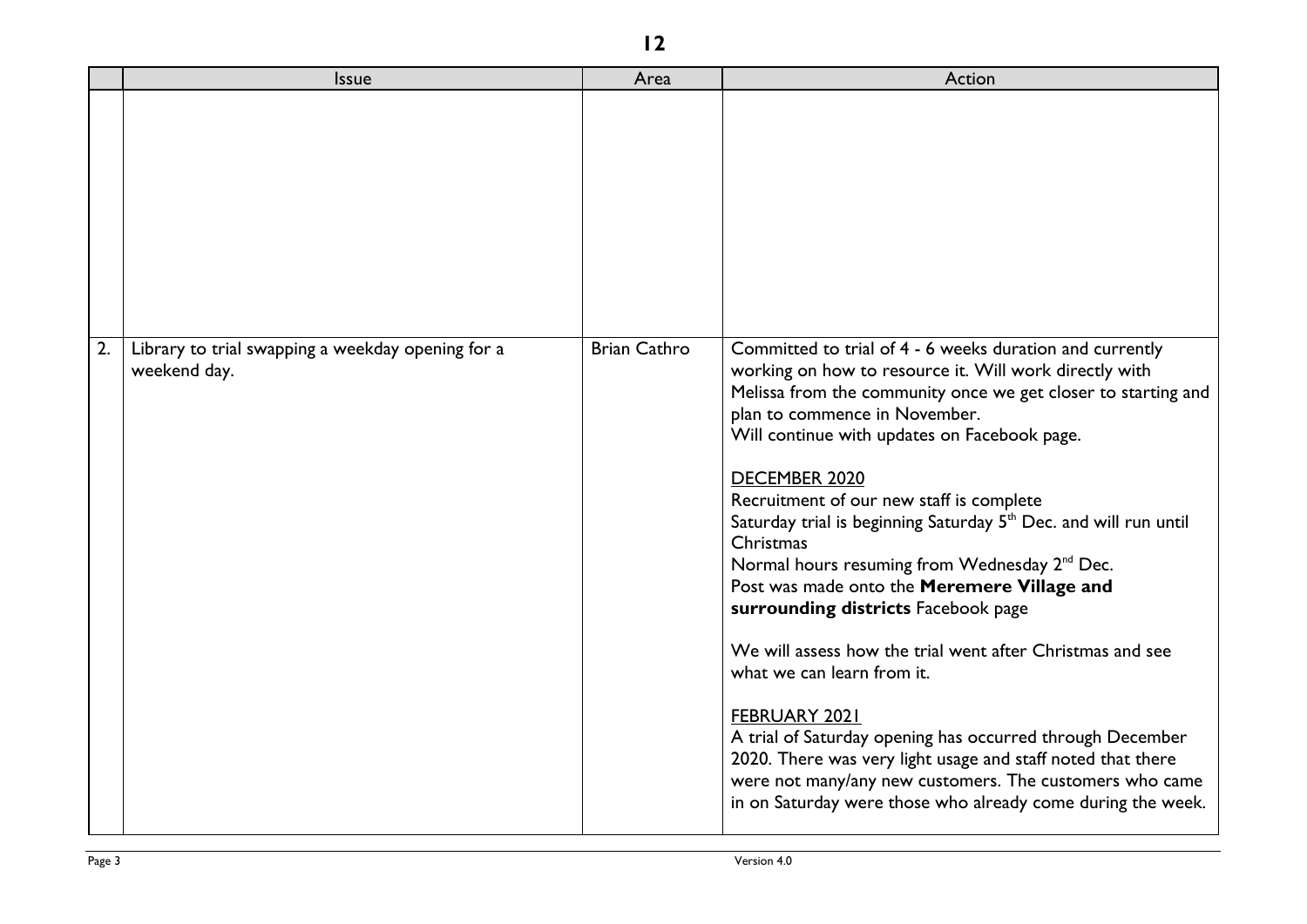|    | <b>Issue</b>                                                                                | Area             | Action                                                                                                                                                                                                                                                                                                                                                                                                                                                                                                                                                                                  |
|----|---------------------------------------------------------------------------------------------|------------------|-----------------------------------------------------------------------------------------------------------------------------------------------------------------------------------------------------------------------------------------------------------------------------------------------------------------------------------------------------------------------------------------------------------------------------------------------------------------------------------------------------------------------------------------------------------------------------------------|
|    |                                                                                             |                  | We can only conclude that the opening hours are not a barrier<br>for customers who want to use the library space. There was<br>no noticeable increase in customers who have not previously<br>visited the library.<br>A follow up online survey was conducted:<br>21 responded<br>Approx 50% said they think the current hours are<br>sufficient to meet community needs, 50% did not<br>Most respondents said they like the additional hours<br>though<br>Based on the volume of customers and level of change in usage<br>it is difficult to endorse a change in hours at this stage. |
| 3. | Gardens at each entry/exit point at Meremere to be<br>added to the garden maintenance list. | Service Delivery | The gardens will be added into the parks and reserves<br>maintenance contract prior to Christmas.<br>FEBRUARY 2021 - Update:<br>The gardens have been added to the maintenance schedule.                                                                                                                                                                                                                                                                                                                                                                                                |
| 4. | Council to repair fences surrounding the skatepark.                                         | Service Delivery | Contractor to provide quote for repairs.<br>The contractor is undertaking fence repairs where feasible<br>(replacing palings, repairing wire mesh).<br>FEBRUARY 2021 - Update:<br>The fences have been repaired where feasible.                                                                                                                                                                                                                                                                                                                                                         |
| 5. | Repairs to the water fountain                                                               | Service Delivery | Suitability of location and cost to be assessed.<br>This issue has been recorded incorrectly. There is no existing<br>water fountain, the community would like one installed.                                                                                                                                                                                                                                                                                                                                                                                                           |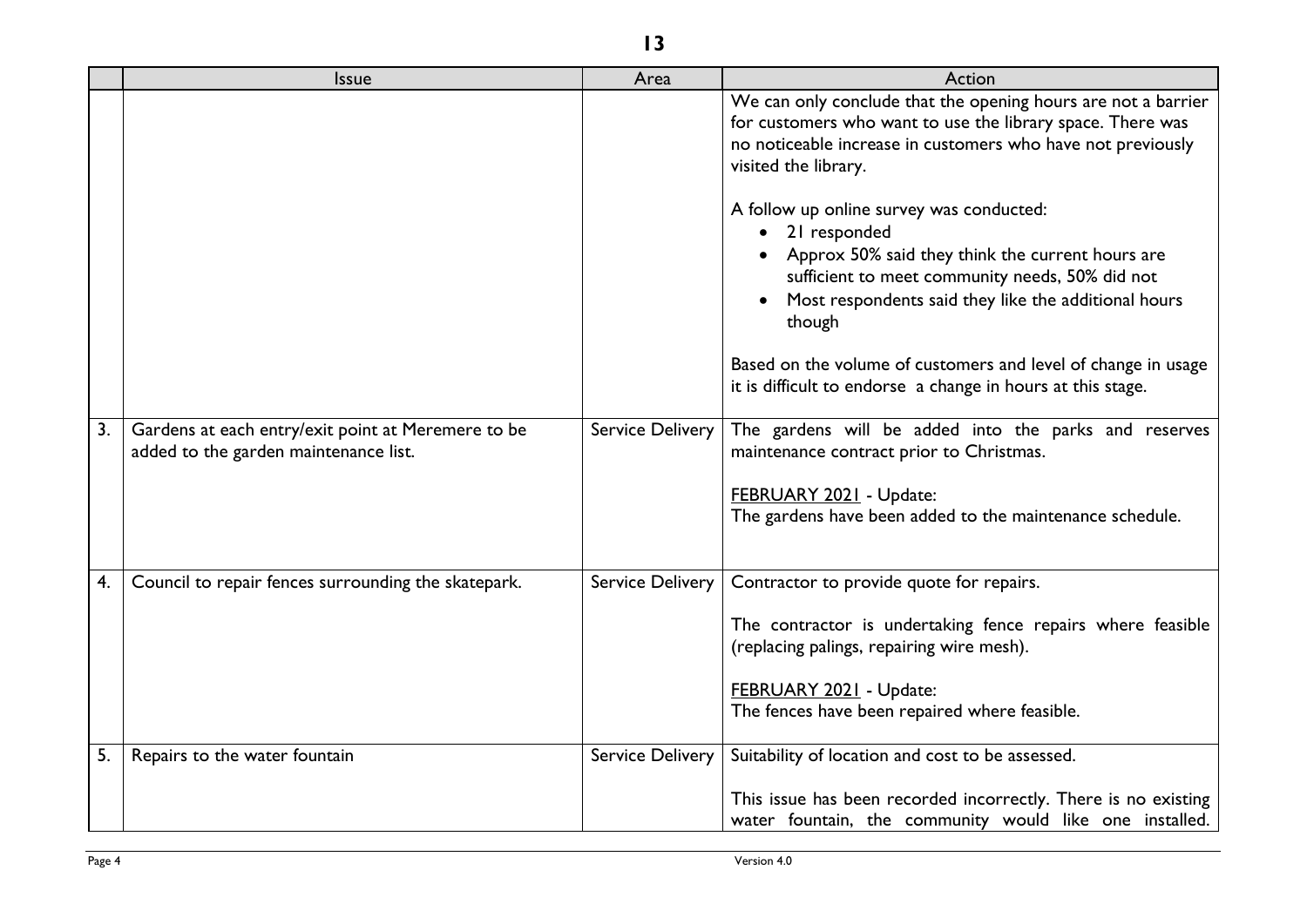|    | <b>Issue</b>                                                                           | Area                    | Action                                                                                                                                                                                                                                                                                                         |
|----|----------------------------------------------------------------------------------------|-------------------------|----------------------------------------------------------------------------------------------------------------------------------------------------------------------------------------------------------------------------------------------------------------------------------------------------------------|
|    |                                                                                        |                         | Suitability of location and cost to be assessed before the end of<br>year.<br><b>FEBRUARY 2021 - Update:</b><br>The contractor has been asked to provide a quote for<br>installation.                                                                                                                          |
| 6. | Bush behind the basketball courts would be cleaned up.                                 | <b>Service Delivery</b> | Kaumatua approval required. Work to be programmed for next<br>April, weather dependent.<br>Staff are waiting for the Committee to advise Kaumatua for<br>Open Spaces to liaise with.<br>Chair to advise who the Kaumatua will be at next meeting.                                                              |
| 7. | Garden at the front of the Meremere Hall would be<br>added to the maintenance list.    | <b>Service Delivery</b> | The gardens will be added into the parks and reserves<br>maintenance contract prior to Christmas.<br>FEBRUARY 2021 - Update:<br>The gardens have been added to the maintenance schedule.                                                                                                                       |
| 8. | Steps to be added to the front of the Meremere Hall to<br>enable easier access.        | <b>Service Delivery</b> | Suitability of location to be reassessed, this was considered<br>during construction of car park but did not go ahead.<br>Reassessment to be undertaken before the end of the year.<br>FEBRUARY 2021 - Update:<br>Reassessment is still to be undertaken.                                                      |
| 9. | The footpaths where the water meters were put in have<br>sunk and need to be looked at | <b>Service Delivery</b> | Staff have been out and had a look at watermain renewal sites<br>from recent years as well as adjacent streets but did not identify<br>any sunken footpaths. Staff would be happy to meet with the<br>Meremere Community Committee member to identify the<br>problem areas and arrange for any repairs needed. |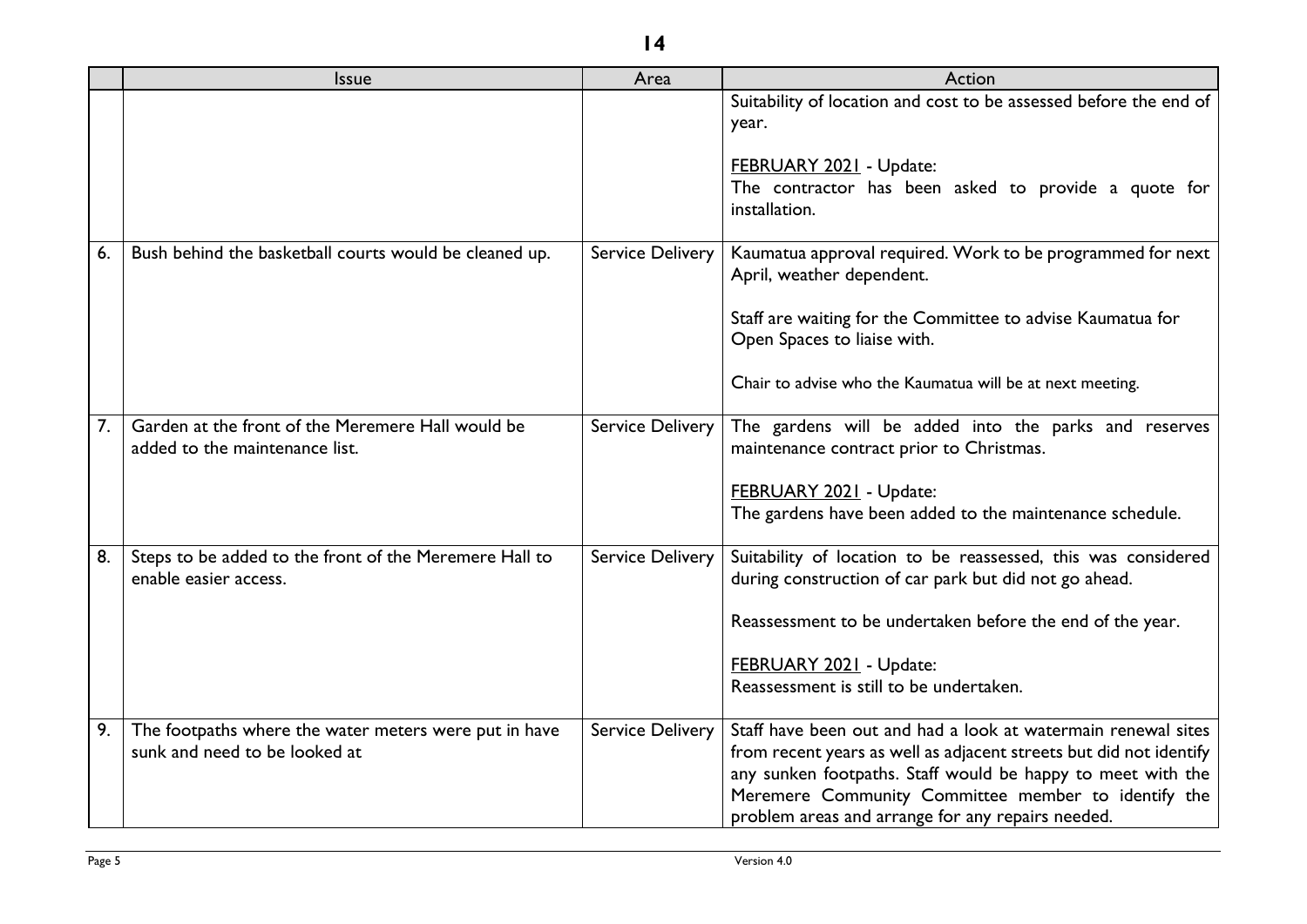|     | <b>Issue</b>                                                                                     | Area             | Action                                                                                                                                                                                                                                                                                                                                                                                                                                                                                                                                                                                                                                                                          |
|-----|--------------------------------------------------------------------------------------------------|------------------|---------------------------------------------------------------------------------------------------------------------------------------------------------------------------------------------------------------------------------------------------------------------------------------------------------------------------------------------------------------------------------------------------------------------------------------------------------------------------------------------------------------------------------------------------------------------------------------------------------------------------------------------------------------------------------|
|     |                                                                                                  |                  | Contact Paul McPherson, Community Projects Manager, 027<br>404 1686 or email paul.mcpherson@waidc.govt.nz.<br>Chair to update at next meeting.<br>FEBRUARY 2021<br>Staff met with Jim Katu in Meremere. The problem sites were<br>visited and discussed, and two service requests were lodged<br>with WDC water maintenance staff (Watercare) for footpath<br>repairs required at 57 and 89 Te Puea Avenue. These have since<br>been repaired (on 21 December).<br>Another two service requests were lodged with the WDC<br>Roading Maintenance team for faults at I Te Puea Avenue and<br>at 18 Kohekohe Crescent. These are still scheduled for repair<br>(as of 14 January). |
| 10. | Staff to report back to the Committee on the process for<br>calling an AGM for the Meremere Hall | Service Delivery | Hall committee to email samantha.baker@waidc.govt.nz details<br>of when an AGM is to take place, council will do an<br>advertisement in relevant publications at least 14 days before<br>the meeting.                                                                                                                                                                                                                                                                                                                                                                                                                                                                           |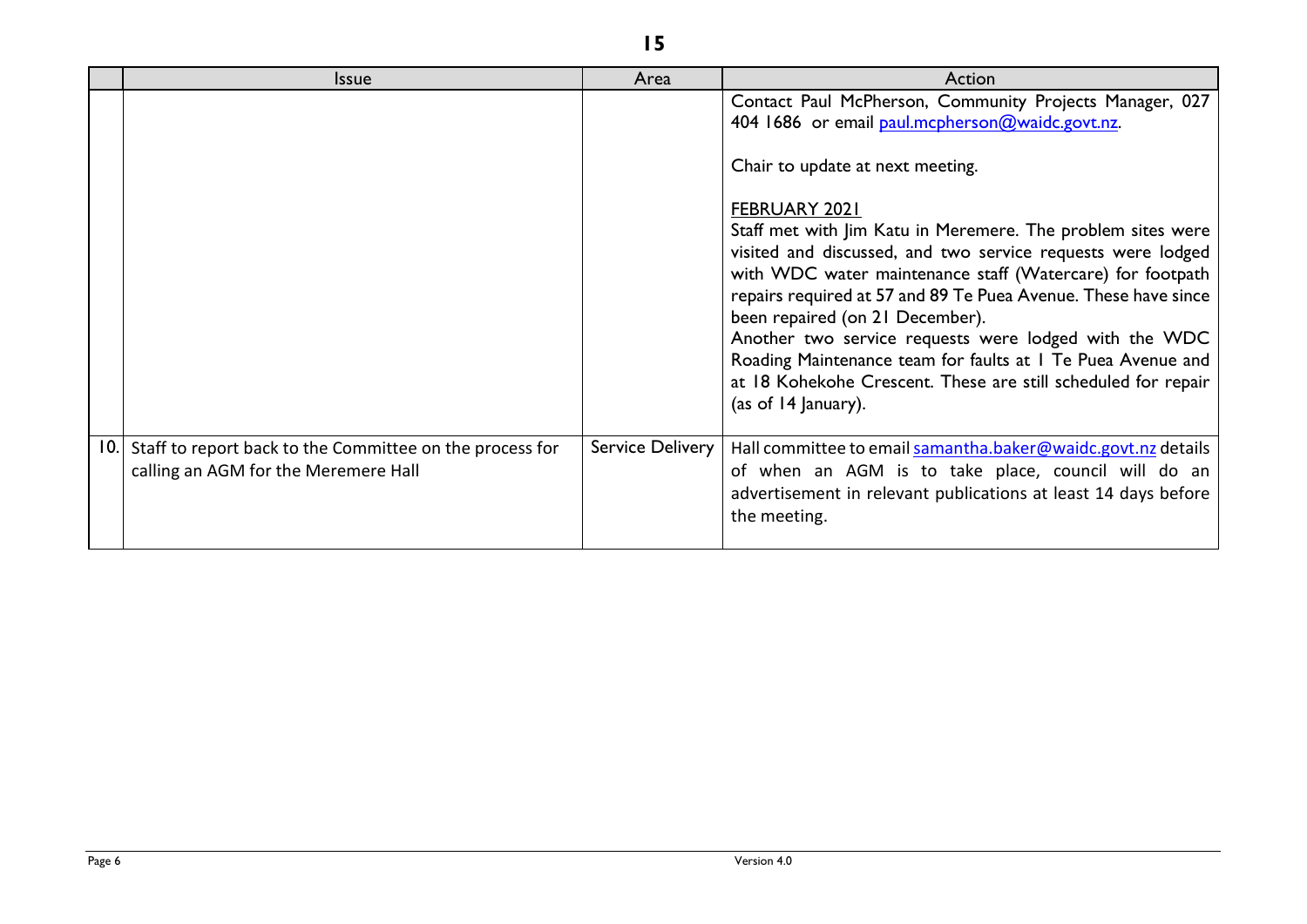

| To                              | Infrastructure Committee                                                                                         |  |  |
|---------------------------------|------------------------------------------------------------------------------------------------------------------|--|--|
| From                            | Roger MacCulloch                                                                                                 |  |  |
|                                 | <b>General Manager Service Delivery</b>                                                                          |  |  |
| <b>Date</b>                     | 10 February 2021                                                                                                 |  |  |
| <b>Prepared by</b>              | <b>Gareth Bellamy</b>                                                                                            |  |  |
|                                 | Senior Transportation Engineer                                                                                   |  |  |
| <b>Chief Executive Approved</b> | Y                                                                                                                |  |  |
| Reference #                     | INF2021 / 2996225                                                                                                |  |  |
| <b>Report Title</b>             | New Zealand Transport Agency Proposed Road<br>Safety changes to Island Block Road /State Highway<br>Intersection |  |  |

# **1. EXECUTIVE SUMMARY**

The purpose of this report is to seek Council's support as a key stake holder for Waka Kotahi's proposal to make safety improvements to the Island Block Road Intersection.

# **2. RECOMMENDATION**

**THAT the report of the General Manager Service Delivery be received;**

**AND THAT the Infrastructure Committee supports Waka Kotahi's proposal to change the Island Block Road/State Highway 1 intersection to a left in, left out movement (LILO), and interim changes such as improved signage and markings while the process is ongoing.**

# **3. BACKGROUND**

The intersection of Island Block Road has an ongoing significant crash history, predominantly caused by right turning vehicles failing to give way while exiting and entering Island Block Road.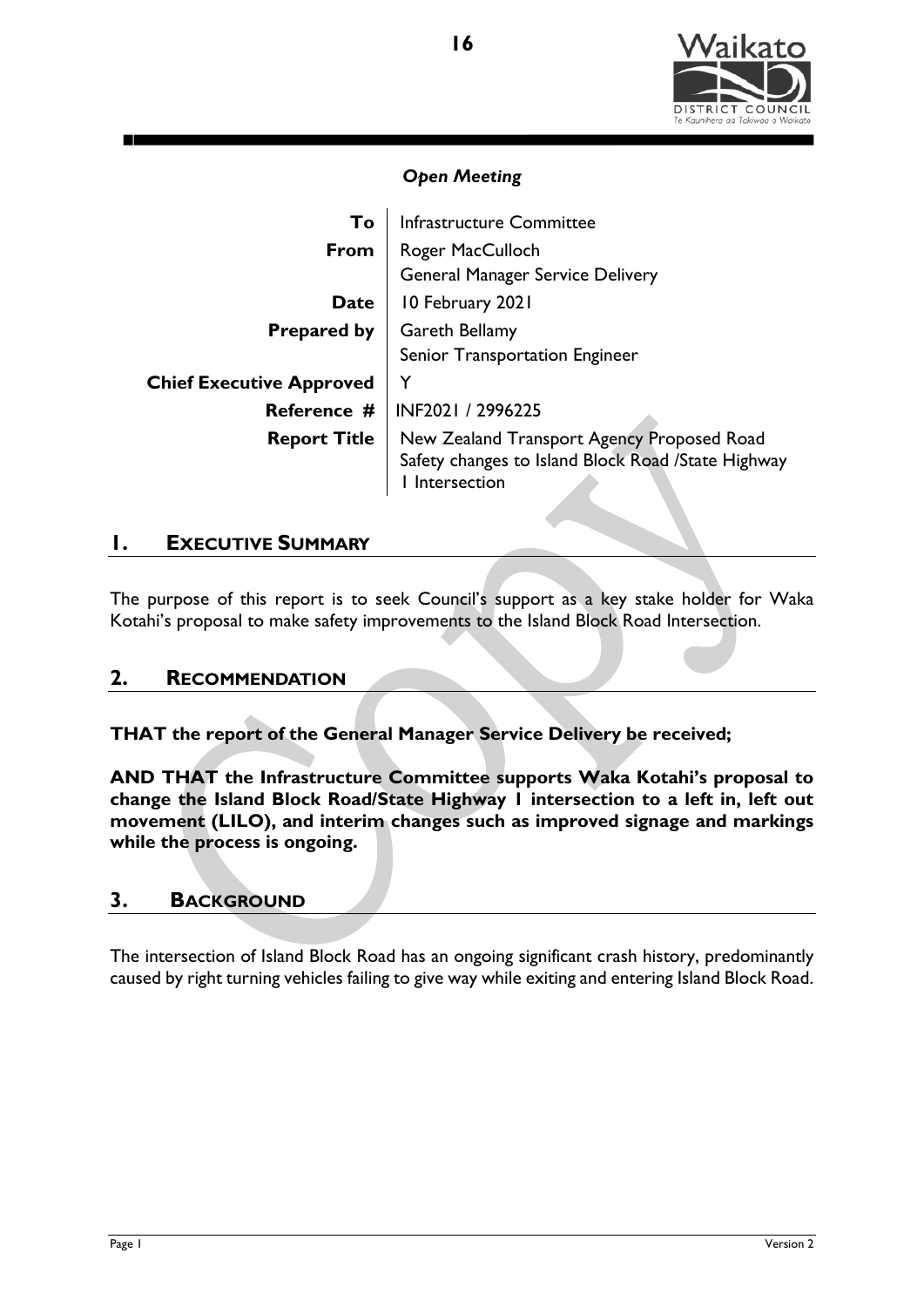There have been 10 reported crashes associated with the intersection in the past 5 years. Five involved right turn against right side, three of these resulted in serious injuries, the remaining two resulted in minor injuries.

| <b>Crash Severity</b> | 2017 | 2018 | 2019 | 2020 | Grand<br><b>Total</b> |
|-----------------------|------|------|------|------|-----------------------|
| Minor Crash           |      |      |      |      |                       |
| Non-Injury Crash      |      |      |      |      |                       |
| Serious Crash         |      |      |      |      |                       |
| <b>Grand Total</b>    |      |      |      |      | l O                   |

Council staff have been working with Waka Kotahi and believe the proposed changes will reduce death and serious harm at a high-risk intersection. New Zealand Police have also provided support for the changes.

# **4. PROPOSAL**

Waka Kotahi proposes to change the intersection to a left in, left out movement (LILO), and interim changes such as improved signage and markings while the process is ongoing.

The effect of these changes is that traffic travelling on Island Block Road wishing to access SH1 will be required to access via Meremere and adjoin SH1 at the Mercer Intersection. The same applies to vehicles wishing to turn right on to Island Block Road from SH1.

Traffic utilising Island Block Road are from rural areas to the north and east of Te Kauwhata local as an alternative route to the Te Kauwhata Interchange. Island Block Road is somewhat described as a 'back road' route to adjoin SH1.

Waka Kotahi have completed a short report (memo) which is attached to this report (Attachment 1).

# **5. CONSIDERATION**

# **5.1 FINANCIAL**

It is not envisaged that the changes proposed by Waka Kotahi will require any funding over that which is currently provided in operational budgets.

Identification of additional safety improvements required on the local road will have a very minor cost implication but will be covered by existing budget.

## **5.2 LEGAL**

Waka Kotahi will be required to follow (closure/restrictions) requirements set out in Transport (Vehicular Traffic Road Closure) Regulations 1965. Waka Kotahi must still consider the views of interested or affected persons.

At the time of writing, Waka Kotahi are only seeking key stake holder support.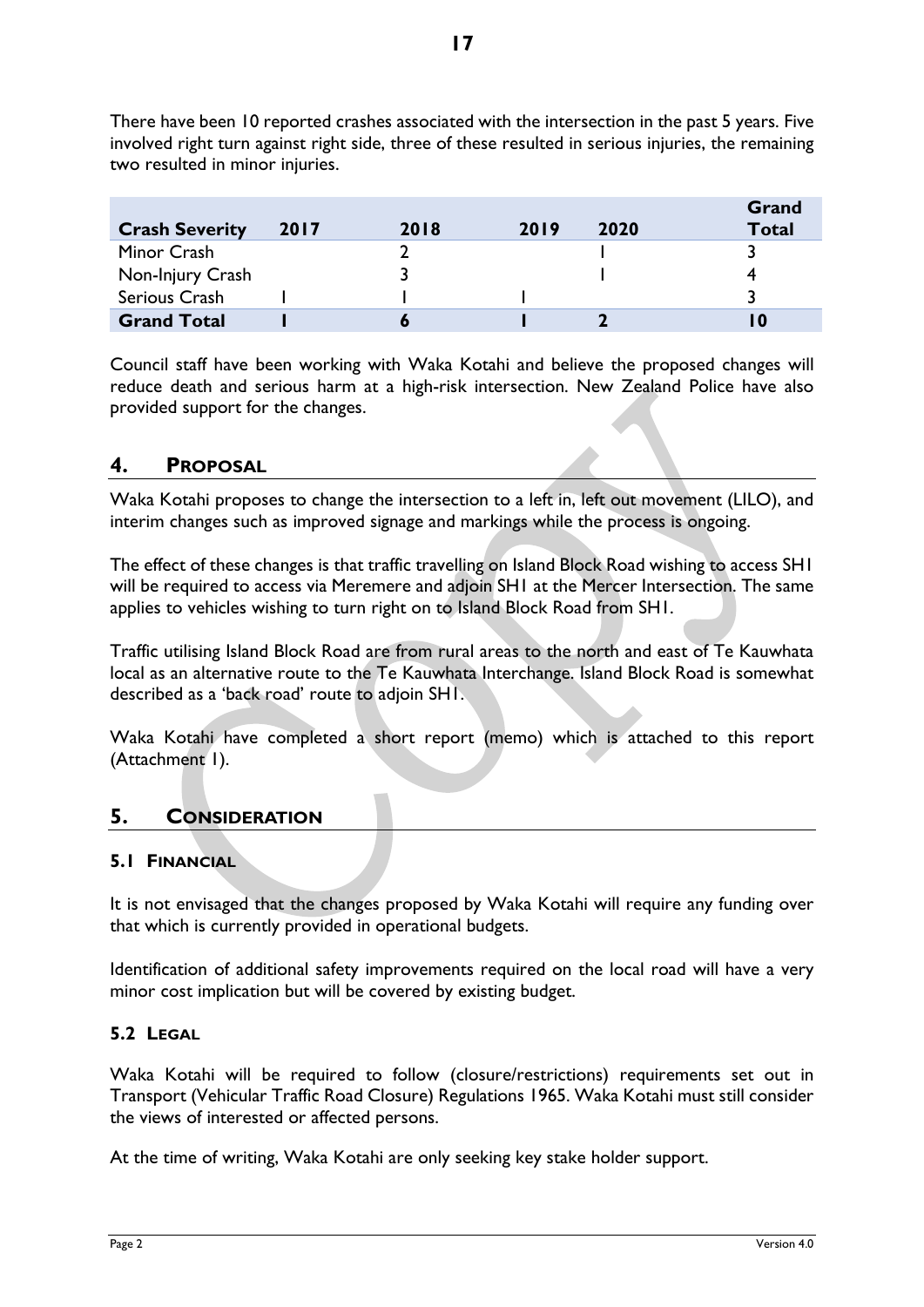# **6. CONCLUSION**

Council staff support the proposed improvements which will reduce the risk of death and serious injury. The impact of traffic needing to make a minor detour is considered minimal when compared to the crash risk reduction benefits.

# **7. ATTACHMENTS**

WWN NOC Safety Initiative Memo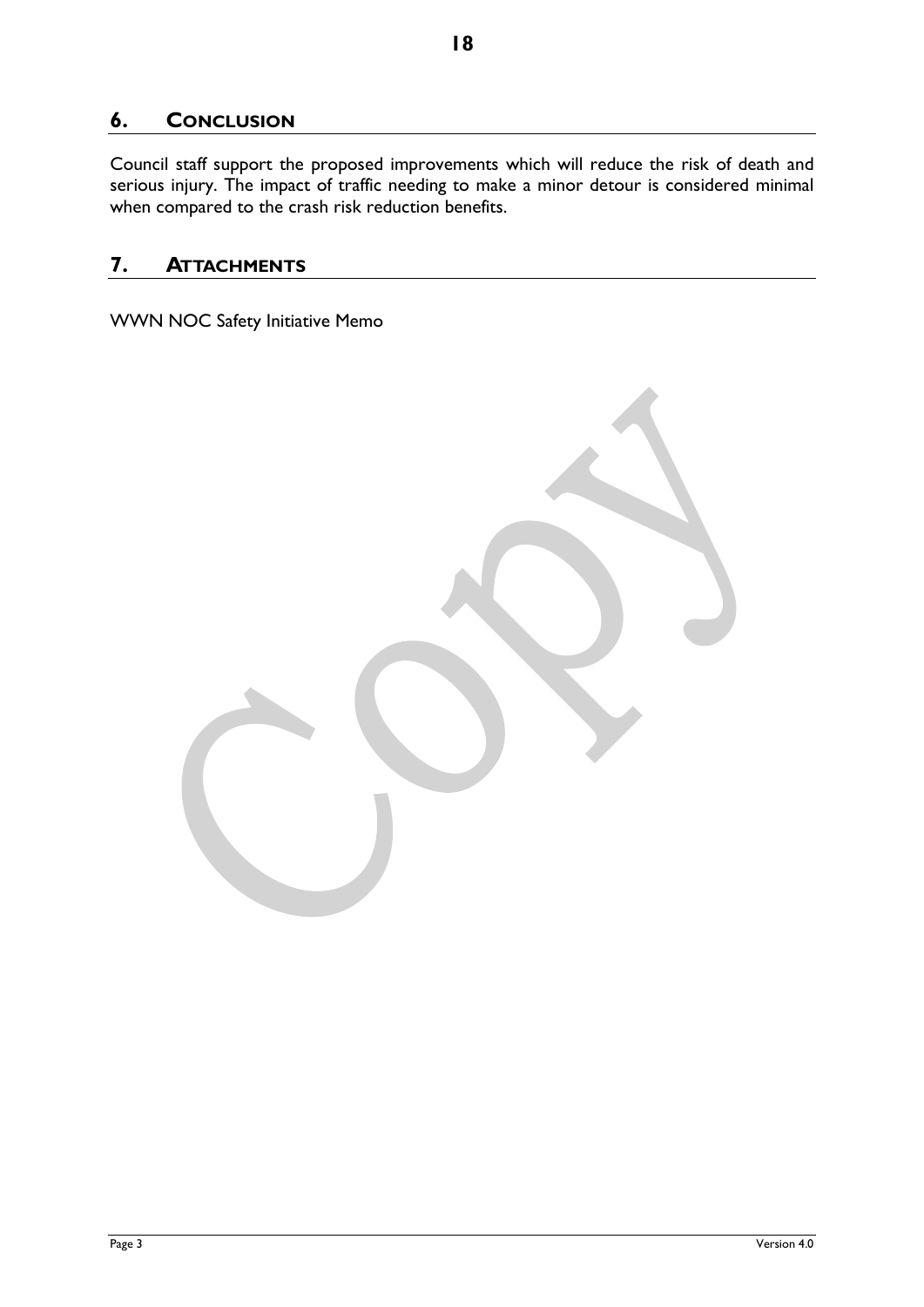

# **TERMS OF REFERENCE Management of Halls**

# **HALL COMMITTEES**

Halls in the Waikato District are managed by locally elected Hall Committees. The following provisions shall apply to the management of all halls in the Waikato District not managed directly by Council.

### **1. Composition of Hall Committee**

It is recommended that the number of members of the Committee shall be:

(a) Not less than 5, or no more than 10, members elected at a public meeting. This number excludes any Council appointed representative. Notwithstanding the above, a quorum of at least 3 members is required.

#### **2. Annual General Meeting of Hall Committee**

Annually, the Committee will from its members elect:

- (a) a Chairperson
- (b) a Secretary
- (c) a Treasurer

## **3. Duties of Hall Committee**

Each hall will be administered by the Committee as an advisory committee in liaison with Council's Cemetery and Halls Officer. That is, the Committee will be responsible for the day to day operations of the hall.

The Committee shall arrange maintenance and improvement works for approved budgeted works.

All contracted work for halls must comply with Council's Procurement Policy. All contractors must also be registered on Council's approved Zero Harm Register prior to any works being undertaken or contract being entered into.

#### **The Hall Committee:**

- (a) Will represent the local community in respect of a particular hall.
- (b) Must manage the bookings for the hall by regular and casual users, and collect and bank income received in accordance with Council's requirements.
- (c) Must arrange for its hall to be kept clean, tidy and adequately maintained.
- (d) Must arrange for the surrounding grounds of its hall to be regularly and properly maintained.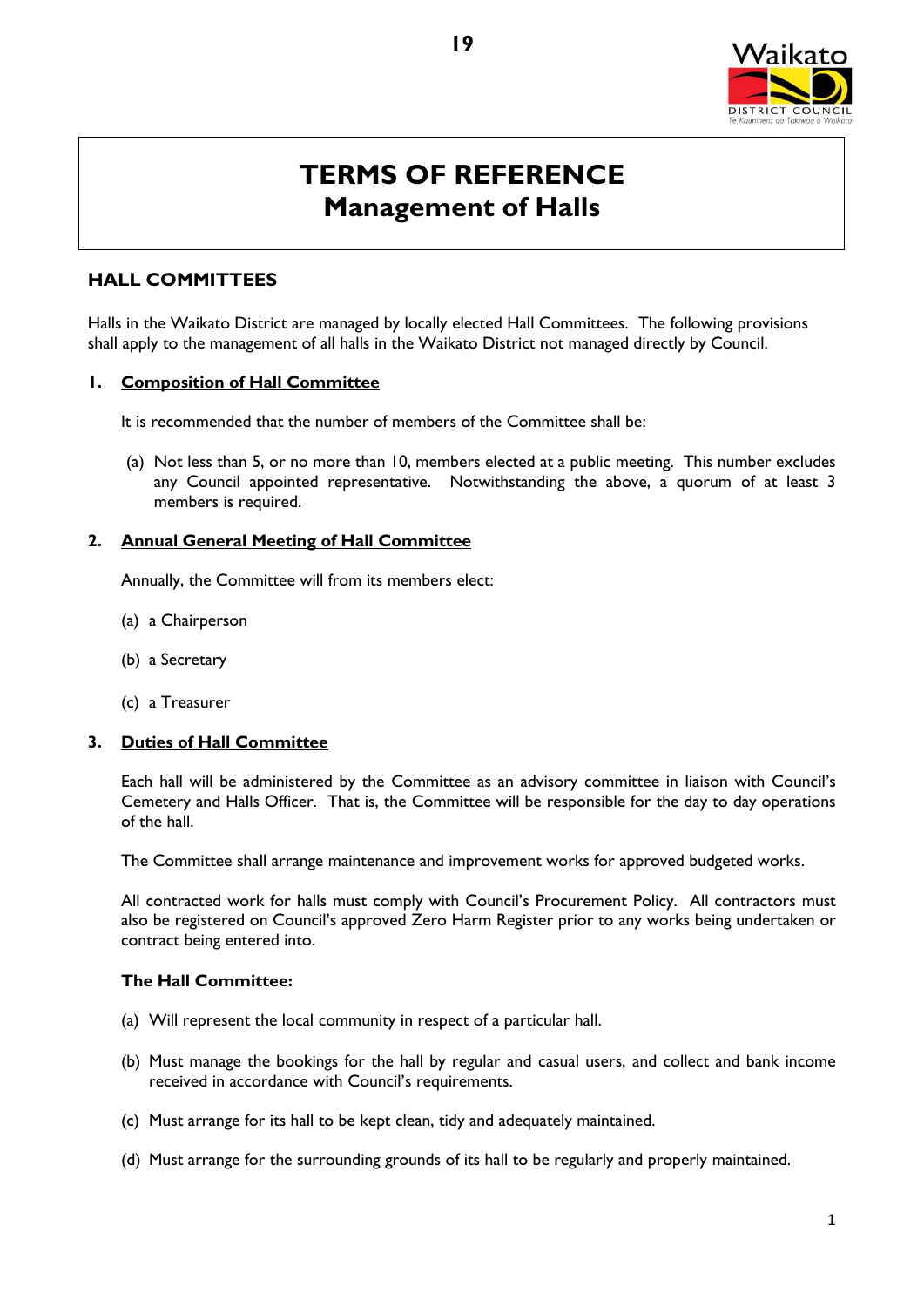

- (e) In the case of any land or building that is not maintained under the Council maintenance contracts, the Committee will be responsible for ensuring that:
	- i. Fences are kept in good order;
	- ii. Grass is mown;
	- iii. Buildings are cared for;
	- iv. Car parks are maintained;
	- v. Organised sports bodies which use the grounds contribute a reasonable sum to provide for the cost of maintenance;
	- vi. Where the land is not being used by the public and is suitable for grazing, may recommend to the Council's Cemetery and Halls Officer that the land be let or leased for such purpose. The contract arrangements for any such lease, once approved, are the responsibility of the Council.
- (f) For significant works (over \$5,000), prior to entering into contracts the Chairman must contact the Cemetery and Halls Officer to discuss the project to ensure Council's Procurement and Zero Harm Policies have been complied with prior to any works being approved.
- $(g)$  Will be responsible for controlling the use of the hall by any club, sports body or any other person using the premises.
- (h) Must ensure that "Conditions of Hall Hire" are adhered to by the users of the hall and may make such recommendations to the Council from time to time, in this regard.
- (i) Will be responsible for the security of the hall at all times.
- (j) It is recommended that all Committees are incorporated under the Incorporated Societies Act 1908.
- (k) Must consult with Council's Cemetery and Halls Officer on matters relating to the management of the hall, giving effect to any policies applying to the management of the hall.
- (l) Will not take out a loan without the prior written approval of Council.
- (m) Must be GST registered if they are likely to receive income of \$60,000pa or more.

## **4. Reporting**

The Committee must submit accounts to Council annually. Accounts must be reviewed by an independent person with suitable accounting knowledge.

Where a Hall Committee has annual income from Council of over \$20,000 the Committee must submit audited accounts every 3 years.

Accounts must be submitted within four months of the end of Council's financial year (being 30 June).

It is required that Hall Committees align their financial years to coincide with Council's. Council's financial year is  $1$  July – 30 June.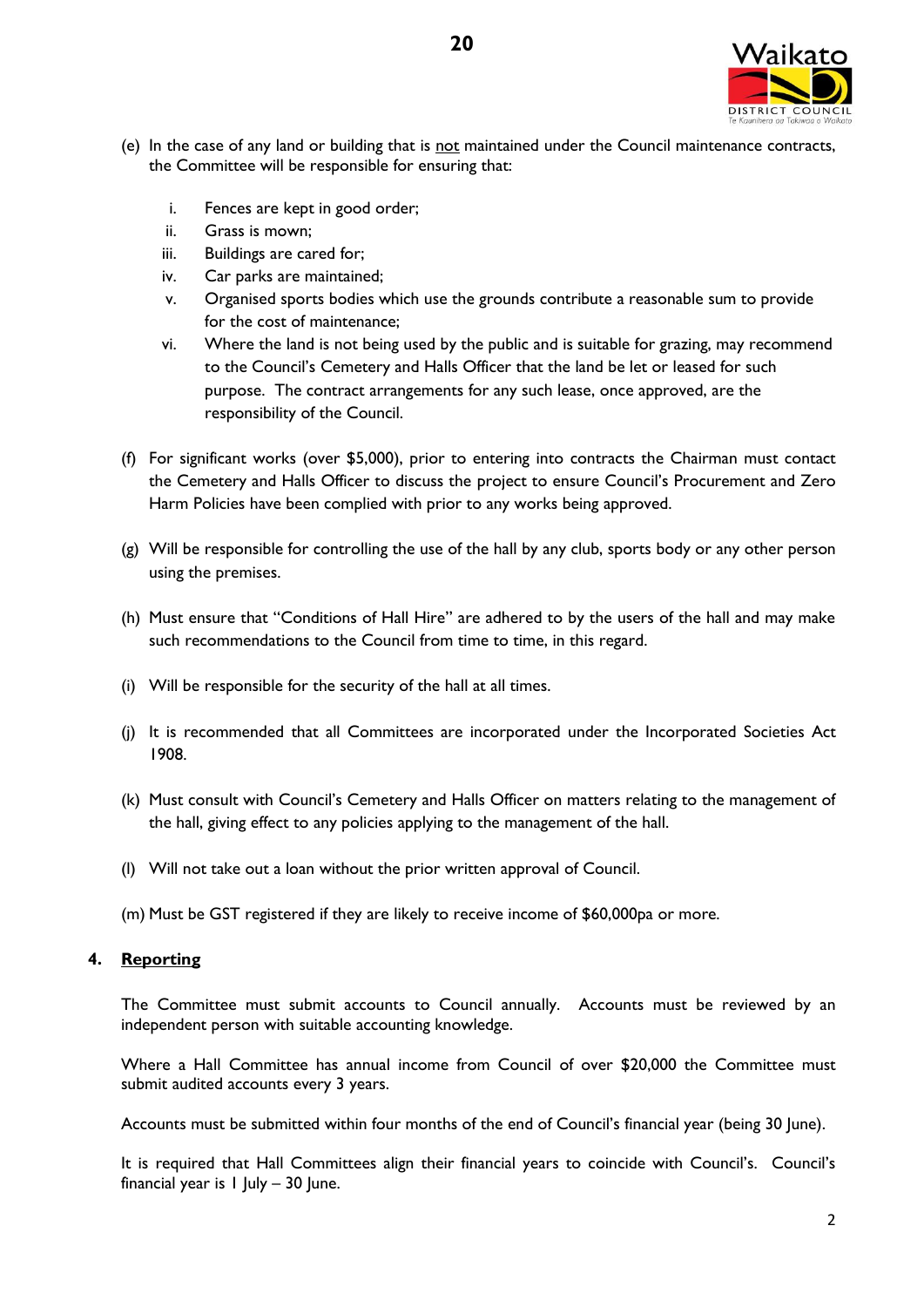

## **5. Duties of Secretary**

The Secretary shall:

- (a) Advise the Cemetery and Halls Officer of the name and contact details of the officers of the Committee as soon as they are elected, but not later than 1 month from the date of the AGM.
- (b) Record the minutes of all meetings of the Committee.

## **6. Duties of Treasurer**

The Treasurer shall:

- (a) Ensure that the annual expenditure for the halls does not exceed the estimated income and funds in hand unless prior approval is given by the Council.
- (b) A separate bank account must be set up and a minimum of two signatories for cheques are approved at the Annual General Meeting (AGM) and advised to Council within one month of the AGM. To facilitate internet banking two persons must be able to log into the account online. A set limit must be in place for larger payments to be approved by the Committee. This should be included in the AGM minutes.
- (c) Record all bookings showing the name and address of the hirer and the amount charged. It is recommended that this be done electronically where possible.
- (d) Deposit all monies received into the Committee bank account and record details in an appropriate manner (for example, deposit book, invoice book or in computerised cash book).
- (e) Report at each Committee meeting details of the Hall Committees financial position, including:
	- all income received and expenditure for the period
	- details of any assets disposed of or purchased during that period
- (f) Ensure that fees and charges are appropriately set and collected. A copy of the AGM minutes must be forwarded to Council for information purposes only.

## **7. Other Duties**

- (a) All records including correspondence, invoices etc. must be maintained at all times.
- (b) The Committee has no power to dispose of assets (with a cost greater than \$2,000) without agreement from Council's Cemetery and Halls Officer, in line with Council's Delegations Register.
- (c) The Committee shall submit to the Cemetery and Halls Officer for approval all proposals for major (over \$10,000) renovations, improvements and additions other than ordinary maintenance, together with a plan for financing the proposals. Plans and specifications must be submitted to the Cemetery and Halls Officer where appropriate.
- (d) The Committee shall ensure that the contents of the buildings are adequately insured. If the Hall building is owned by the Community (not Council) the Committee should also insure the Hall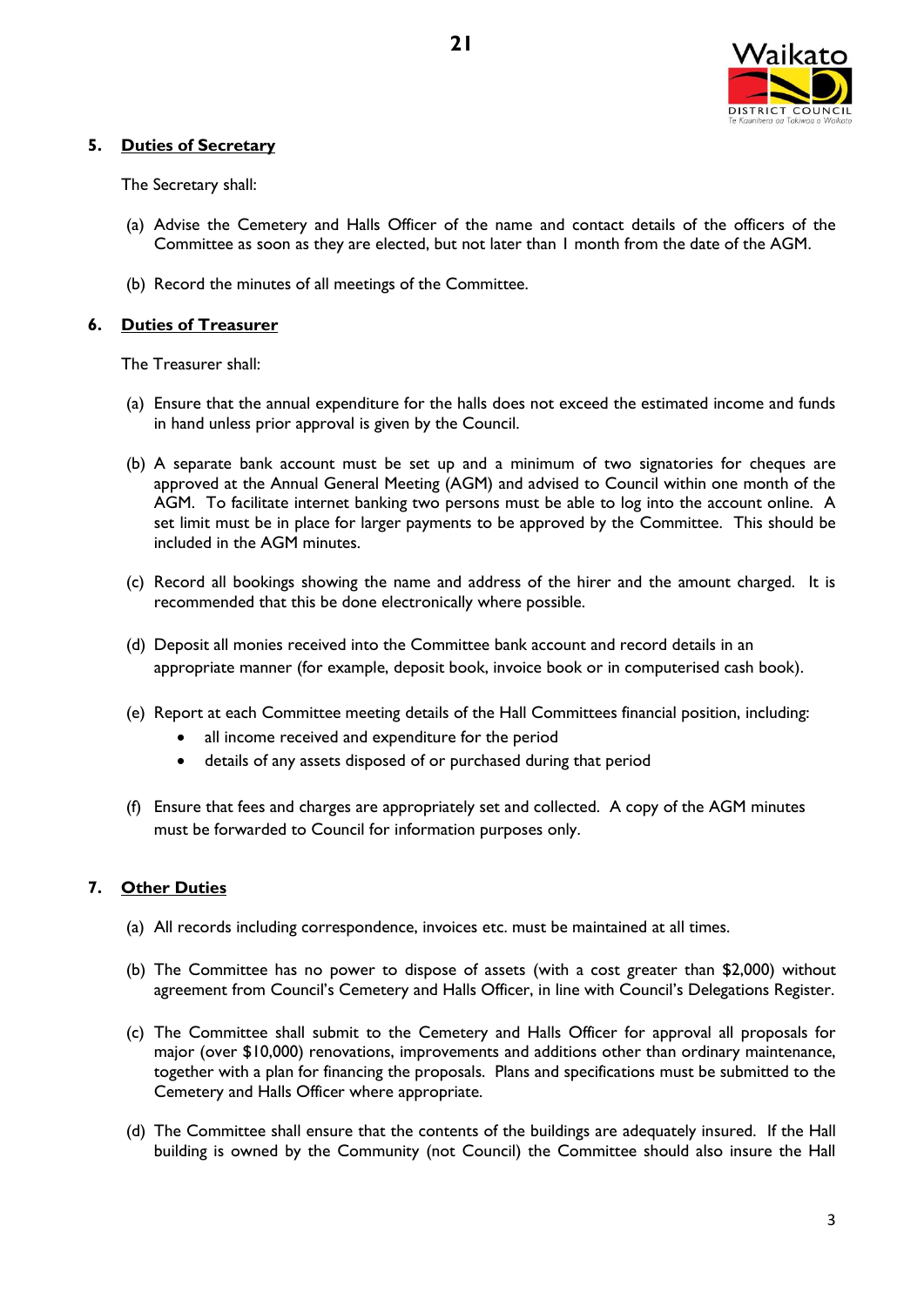

building. Where there is any doubt the Committee should liaise with the Cemetery and Halls Officer.

- (e) The Committee shall be responsible for the implementation of health and safety and emergency procedures.
- (f) In extraordinary circumstances, the Committee may recommend that the targeted rate levied per property be adjusted. Such recommendation must be requested by the Committee, and must reach the Council prior to 30 September each year. These recommendations must be included in the AGM minutes. Please note that recommended changes to targeted rates are subject to consultation with affected parties and approval by Council.

## **8. Other Matters**

The Hall Committee shall meet a minimum of two times each year, with Council's Cemetery and Halls Officer being invited to the AGM.

Except for extraordinary reasons, (which in all cases will be formally recorded in the minutes of the meeting) meetings of the Committee shall be held in a recognised place of public assembly, preferably a public hall.

Any disputes arising between Committee members must be referred in the first instance to the Cemetery and Halls Officer.

All correspondence from the Committee to the Council should be addressed to the Cemetery and Halls Officer.

The Cemetery and Halls Officer will send any correspondence to the Secretary of the Committee.

### **9. Duties of Council**

- (a) Council will provide each year the estimated income from rates for the next financial year, as part of the Long Term/Annual Plan.
- (b) Council will levy and collect hall rates and forward these to the Committee on or after the 20<sup>th</sup> of October, February and lune of each rating year.
- (c) It is intended that the targeted rate levied per property will be set at each Long Term Plan. Council may amend the targeted rate on recommendation by the Committee as outlined in clause 7(f).
- (d) If owned by Council, or if otherwise required due to historical reasons, Council will insure hall buildings through Council's insurer. The premium will be deducted from the rates instalment monies payable to the Committee. Any insurance claims must be made through the Council.
- (e) Council's Cemetery and Halls Officer is the point of contact for all Hall Committees with regards to any issues related to the management of the halls.

## **10. Definitions**

"Council" means the Waikato District Council.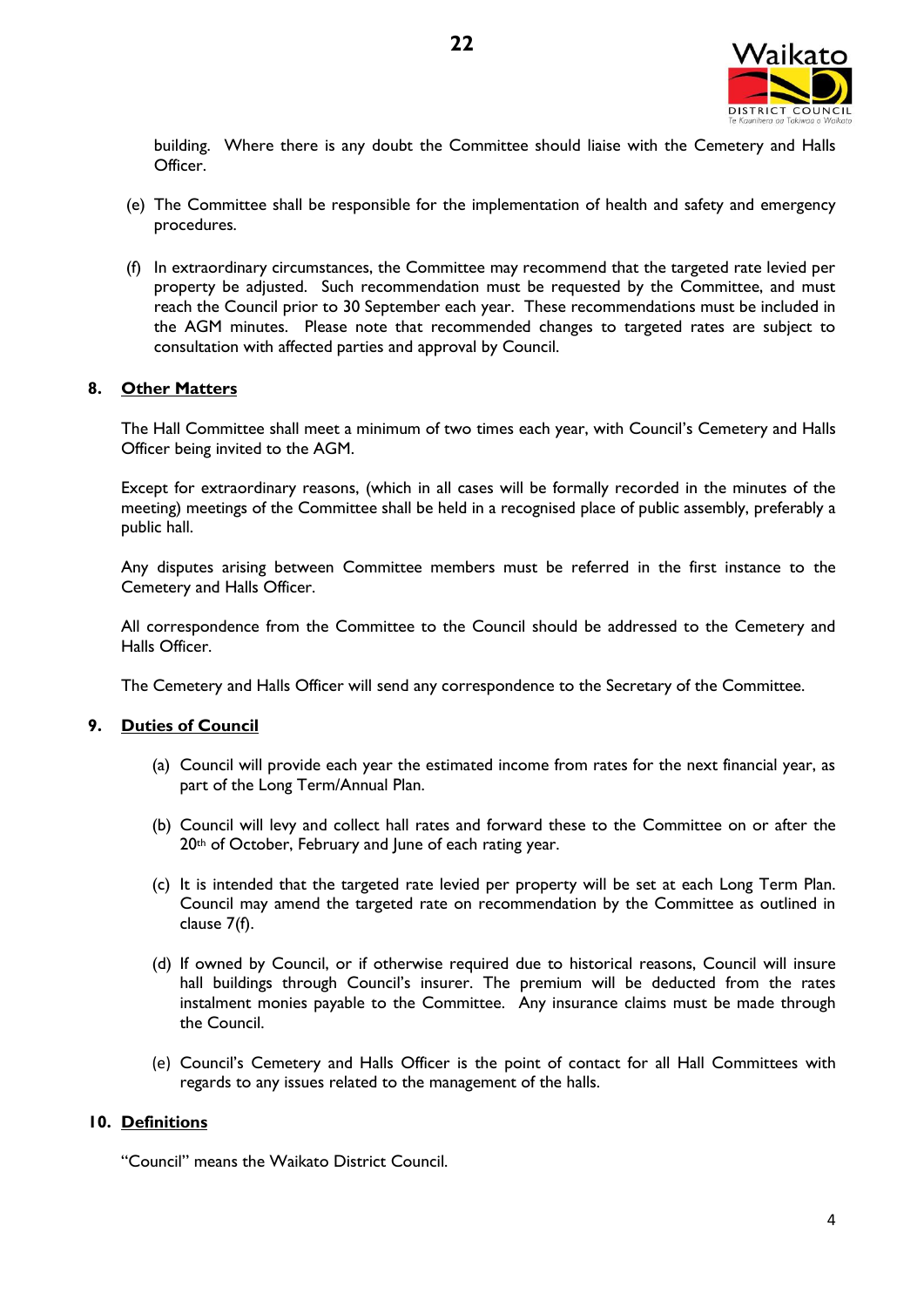

"Cemetery and Halls Officer" means the Cemetery and Halls Officer of the Council for the time being, his/her deputy or any person appointed specially or generally by the Council to perform the duties.

"Financial Year" means 1 July to 30 June.

"Hall" includes the hall building and associated land or reserve

"Owned by Council" includes property vested in Council

"Public Notice" means a notice published in some newspaper circulating in the district, or where there is no such newspaper in general circulation, means a notice on printed placards and exhibited in public places in the District.

## **11. Terms of Reference**

These Terms of Reference have been prepared with reference to relevant Council Policies and Procedures. In particular, with Council's Delegations Register, which refers to this Terms of Reference.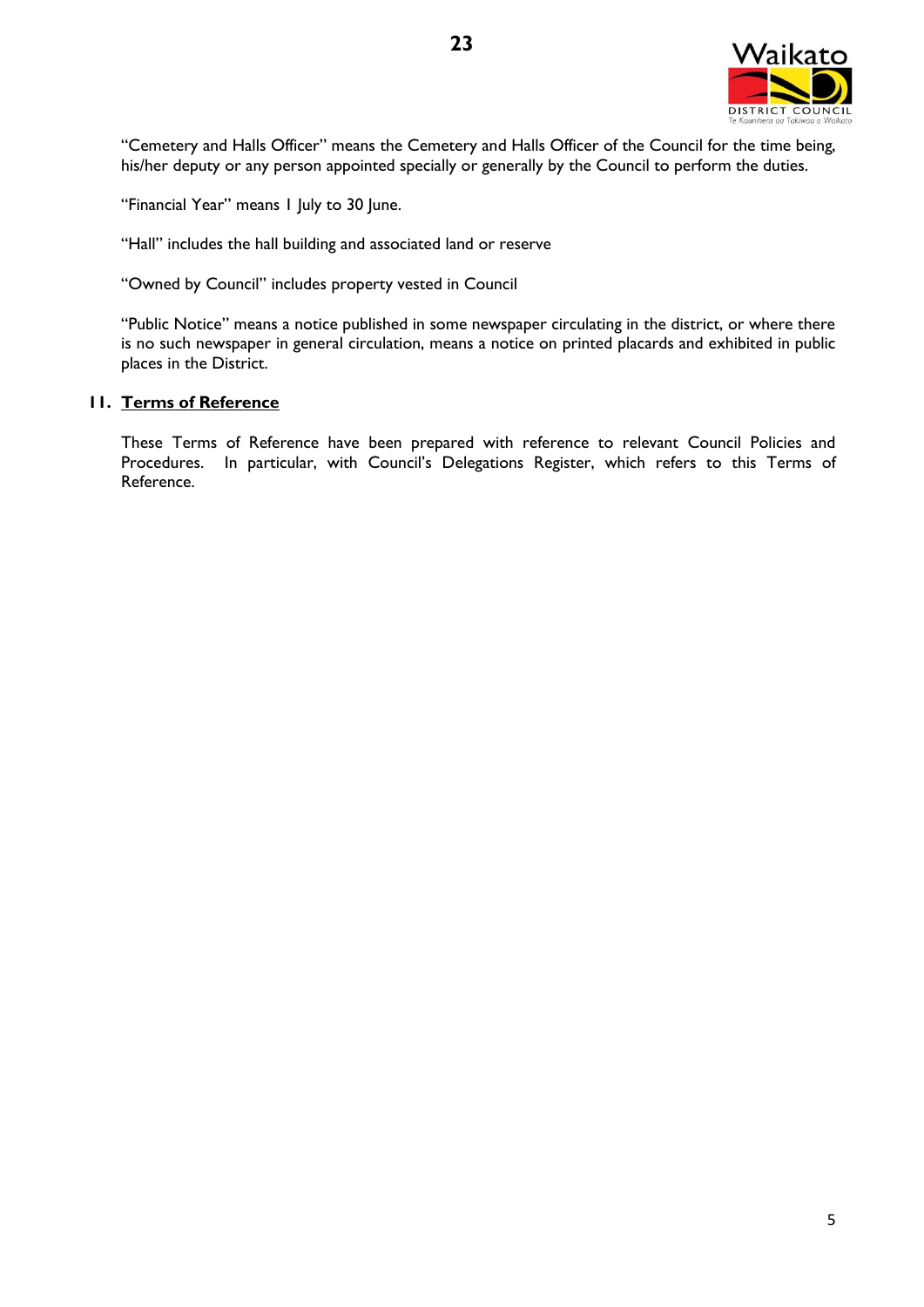

**Appendix One** 

## **Halls (receiving Targeted Rate income) Covered by these Terms of Reference**

- Aka Aka Hall
- Eureka Hall
- Glen Murray Hall
- Gordonton District Hall
- Horsham Downs Hall
- Kariaotahi Hall
- Mangatangi Hall
- Mangatawhiri Hall
- Maramarua Hall
- Matangi Hall
- Meremere Hall
- Naike Hall
- Ohinewai Hall
- Opuatia Hall
- Orini Hall
- Otaua Hall
- Pokeno Hall
- Port Waikato Hall
- Pukekawa Hall
- Puketaha Hall
- Raglan Hall
- Ruawaro Hall
- Tamahere Hall
- Taupiri Settlers Hall
- Tauwhare Hall
- Te Akau Hall
- Te Hoe Hall
- Te Kohanga Hall
- Te Kowhai Hall
- Te Mata Hall
- Waikaretu Hall
- Whangarata Hall
- Whitikahu Hall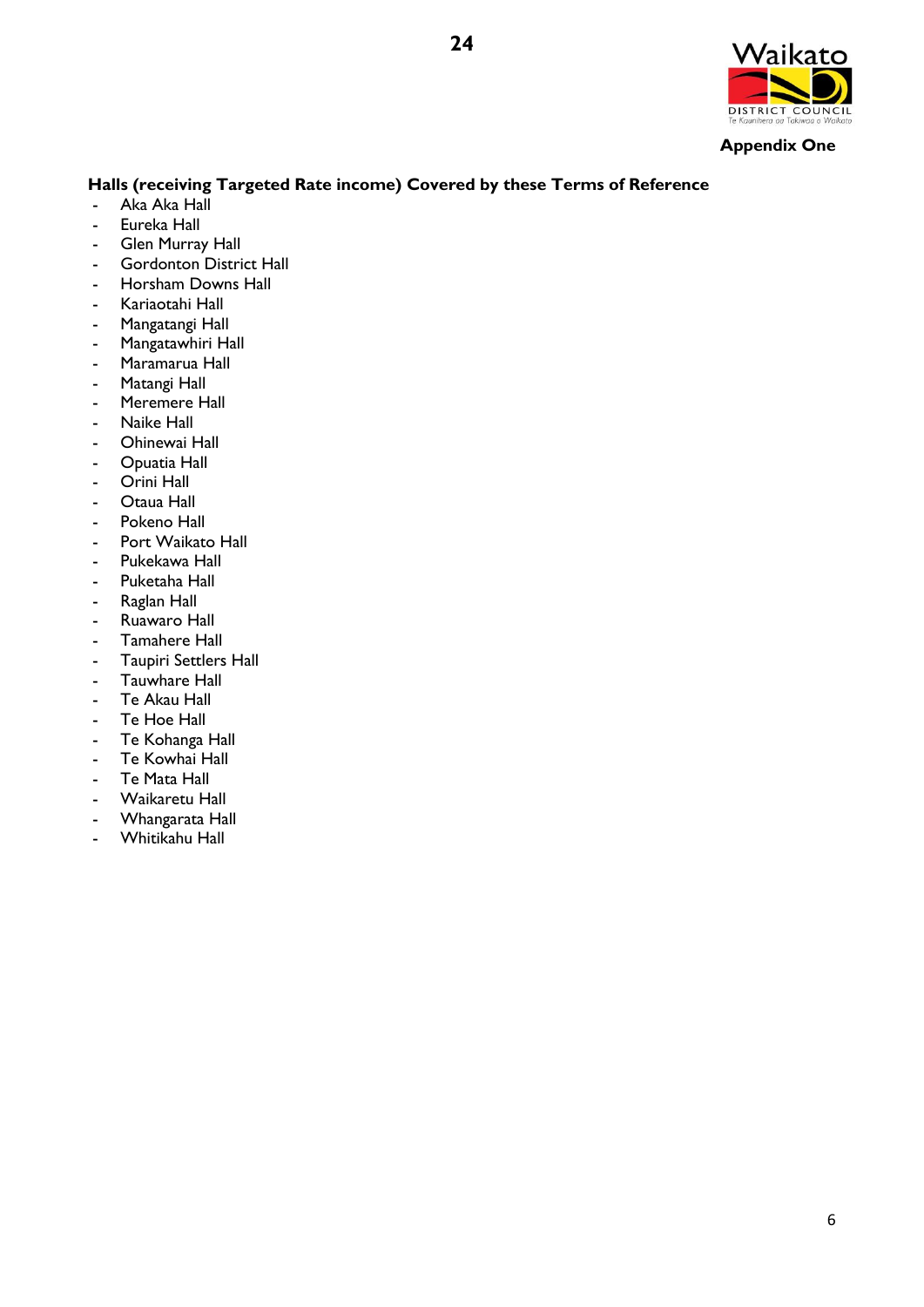

| To                              | <b>Meremere Community Committee</b>                  |
|---------------------------------|------------------------------------------------------|
| From                            | Alison Diaz<br>Chief Financial Officer               |
|                                 |                                                      |
| <b>Date</b>                     | 22 March 2021                                        |
|                                 | <b>Prepared by</b> Julie Kelly<br>Support Accountant |
|                                 |                                                      |
| <b>Chief Executive Approved</b> |                                                      |
| <b>Reference/Doc Set #</b>      | GOV0510                                              |
| <b>Report Title</b>             | Discretionary Fund Report to 22 March 2021           |

# **1. EXECUTIVE SUMMARY**

To update the Committee on the Discretionary Fund Report to 22 March 2021.

# **2. RECOMMENDATION**

**THAT the report from the Chief Financial Officer be received.**

# **3. ATTACHMENTS**

Discretionary Fund Report to 22 March 2021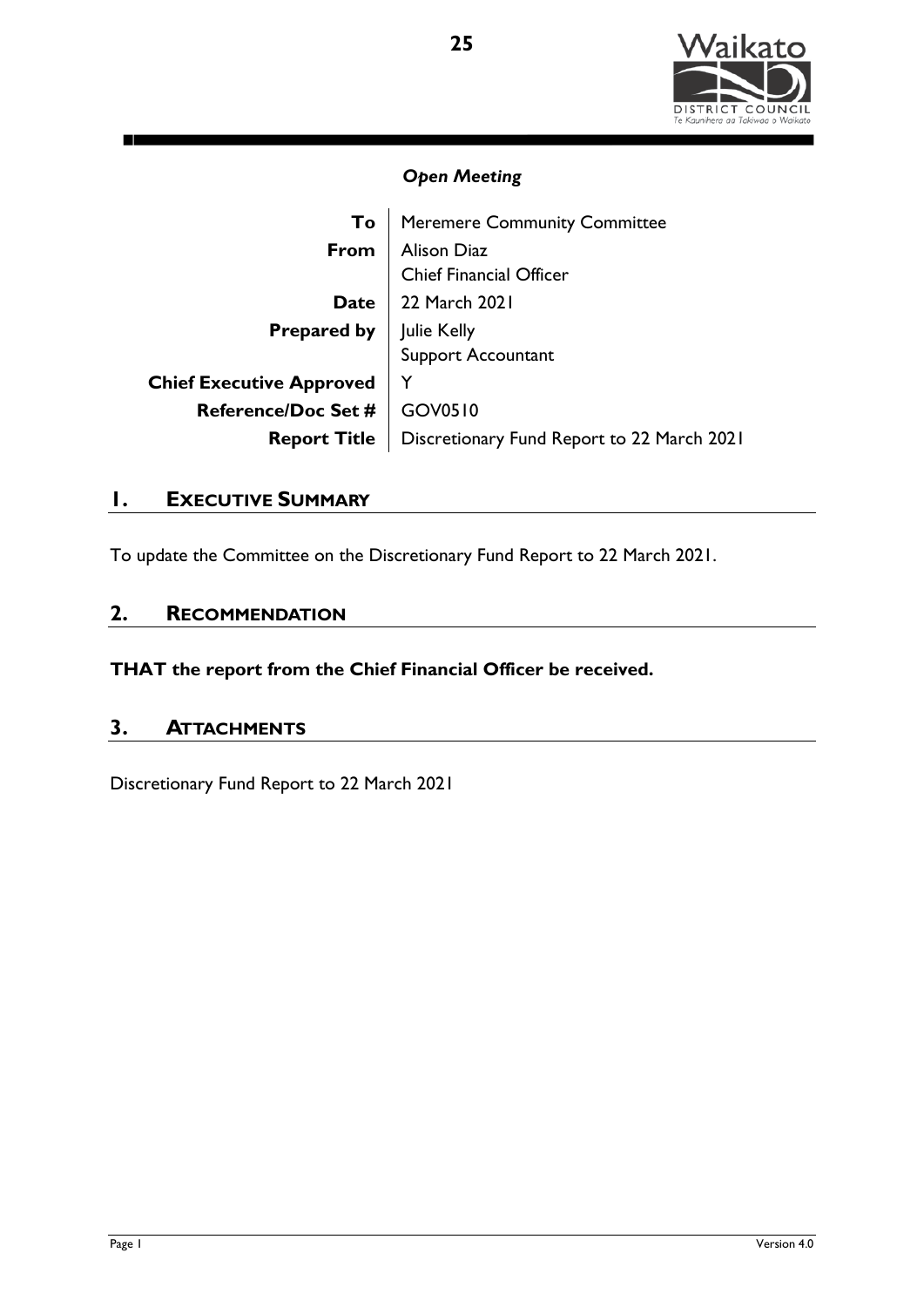| As at Date: 22-Mar-2021<br><b>GL</b><br>2020/21 Annual Plan (including Salaries)<br>Carry forward from 2019/20          | 1.209.1704<br>1,550.00<br>15,247.00 |
|-------------------------------------------------------------------------------------------------------------------------|-------------------------------------|
|                                                                                                                         |                                     |
|                                                                                                                         |                                     |
|                                                                                                                         |                                     |
|                                                                                                                         |                                     |
| <b>Total Funding</b>                                                                                                    | 16,797.00                           |
| Income                                                                                                                  |                                     |
| <b>Total Income</b>                                                                                                     |                                     |
| <b>Expenditure</b>                                                                                                      |                                     |
| $01-Sep-20$<br>Payment to A Plus Security for CCTV maintenance at the Meremere Library MMCC2010/04                      | 2,050.00                            |
| <b>Total Expenditure</b>                                                                                                | 2,050.00                            |
| <b>Net Funding Remaining (Excluding commitments)</b>                                                                    | 14,747.00                           |
|                                                                                                                         |                                     |
| <b>Commitments</b>                                                                                                      |                                     |
| Purchase of a gift for Mr Creed in acknowledgment of his services to the<br>08-Aug-19<br>MMCC1906/04<br>community       | 200.00                              |
| Reimburse Mr James Harmen for the amount of \$69.96 including GST, for<br>17-Sep-20<br>MMCC2009/04                      | 69.96                               |
| the purchase of two new 30 metre hoses and attachments from Mitre 10<br>MEGA Hamilton for the Committees water blaster. |                                     |
| 29-Oct-20<br>Meremere Community Committee commits the sum of \$1,500.00 (including MMCC2010/06                          | 1.304.35                            |
| GST) for the purchase of a laptop for the Committee.                                                                    |                                     |
| <b>Total Commitments</b>                                                                                                | 1,574.31                            |
| <b>Net Funding Remaining (Including commitments)</b>                                                                    | 13,172.69                           |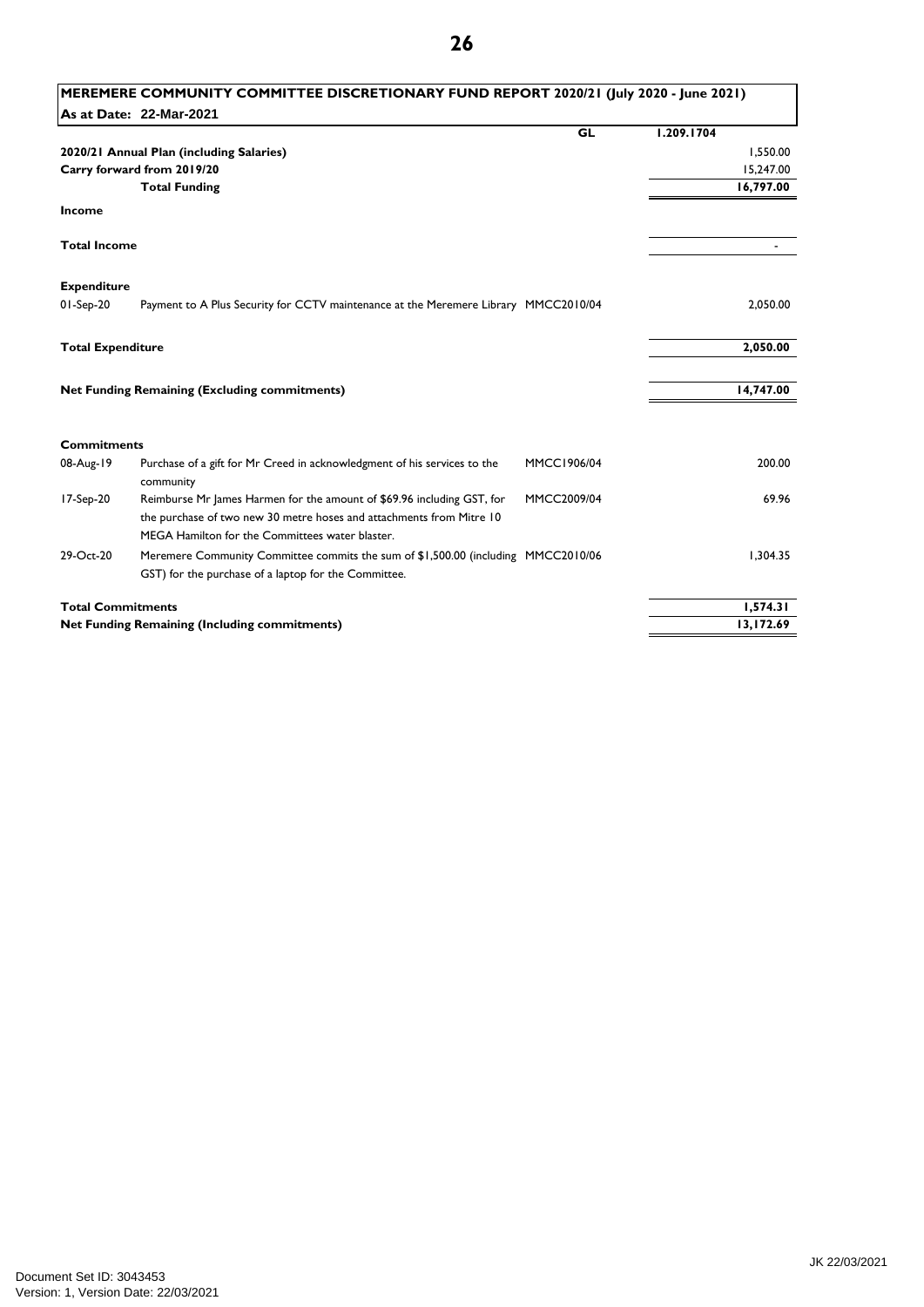

| To                              | <b>Meremere Community Committee</b>       |  |  |  |
|---------------------------------|-------------------------------------------|--|--|--|
| From                            | Tony Whittaker<br>Chief Operating Officer |  |  |  |
|                                 |                                           |  |  |  |
| <b>Date</b>                     | 8 March 2021                              |  |  |  |
|                                 | <b>Prepared by</b>   Sharlene Jenkins     |  |  |  |
|                                 | <b>Executive Assistant</b>                |  |  |  |
| <b>Chief Executive Approved</b> |                                           |  |  |  |
| <b>Reference/Doc Set #</b>      | GOV0510                                   |  |  |  |
| <b>Report Title</b>             | Year to Date Service Request Report       |  |  |  |

# **1. EXECUTIVE SUMMARY**

To update the Committee on the Year to Date Service Request Report to 31 December 2020.

# **2. RECOMMENDATION**

**THAT the report from the Chief Operating Officer be received.**

# **3. ATTACHMENTS**

Year to Date Service Request Report for Meremere Community Committee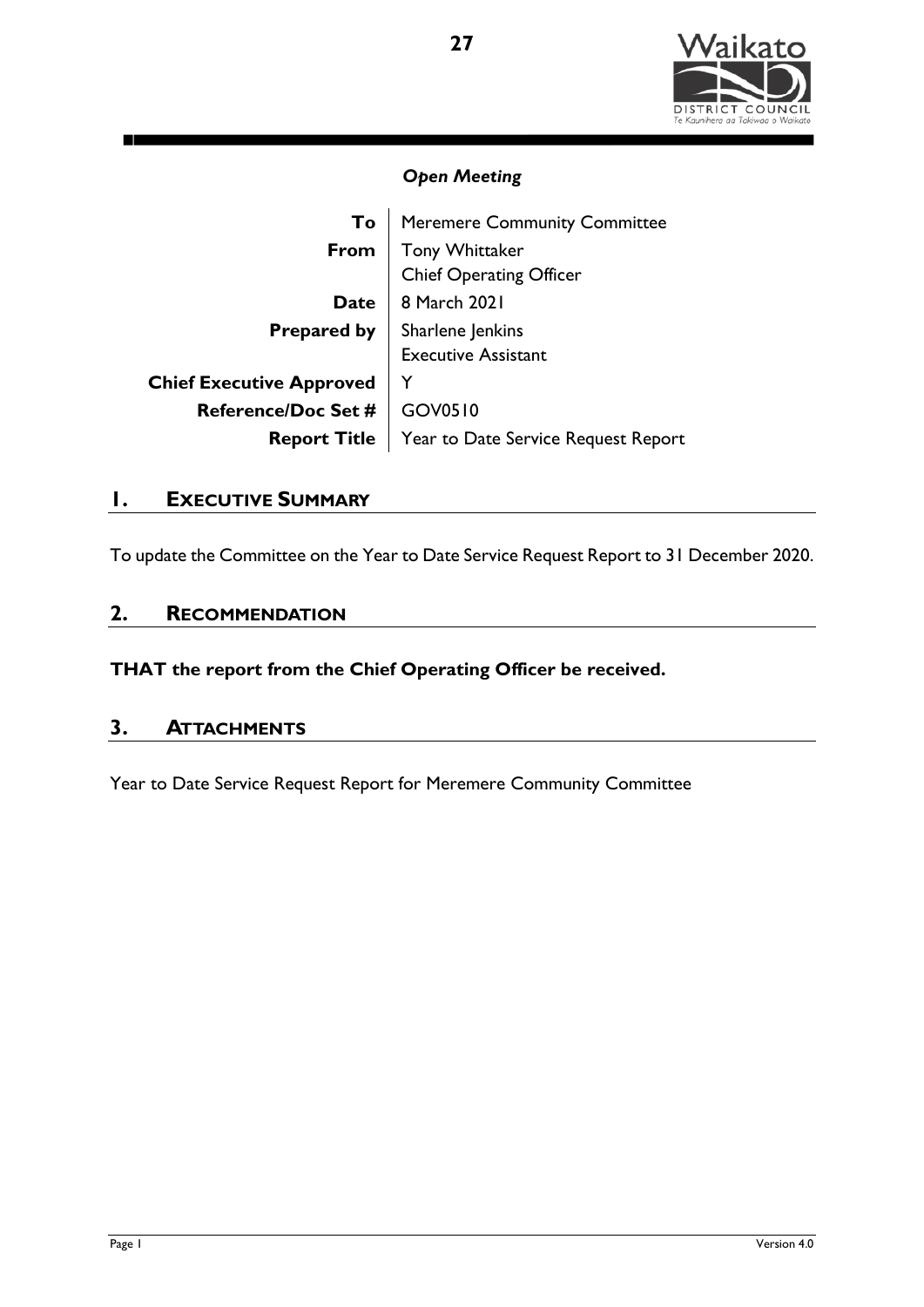#### **Service Request Time Frames for MEREMERE Community Committee 28**

Date Range: 01/10/2020 to 31/12/2020

Category

The success rate excludes Open Calls as outcome is not yet known. 1/12/2021 11:51:00 AM



 $\overline{0}$ 

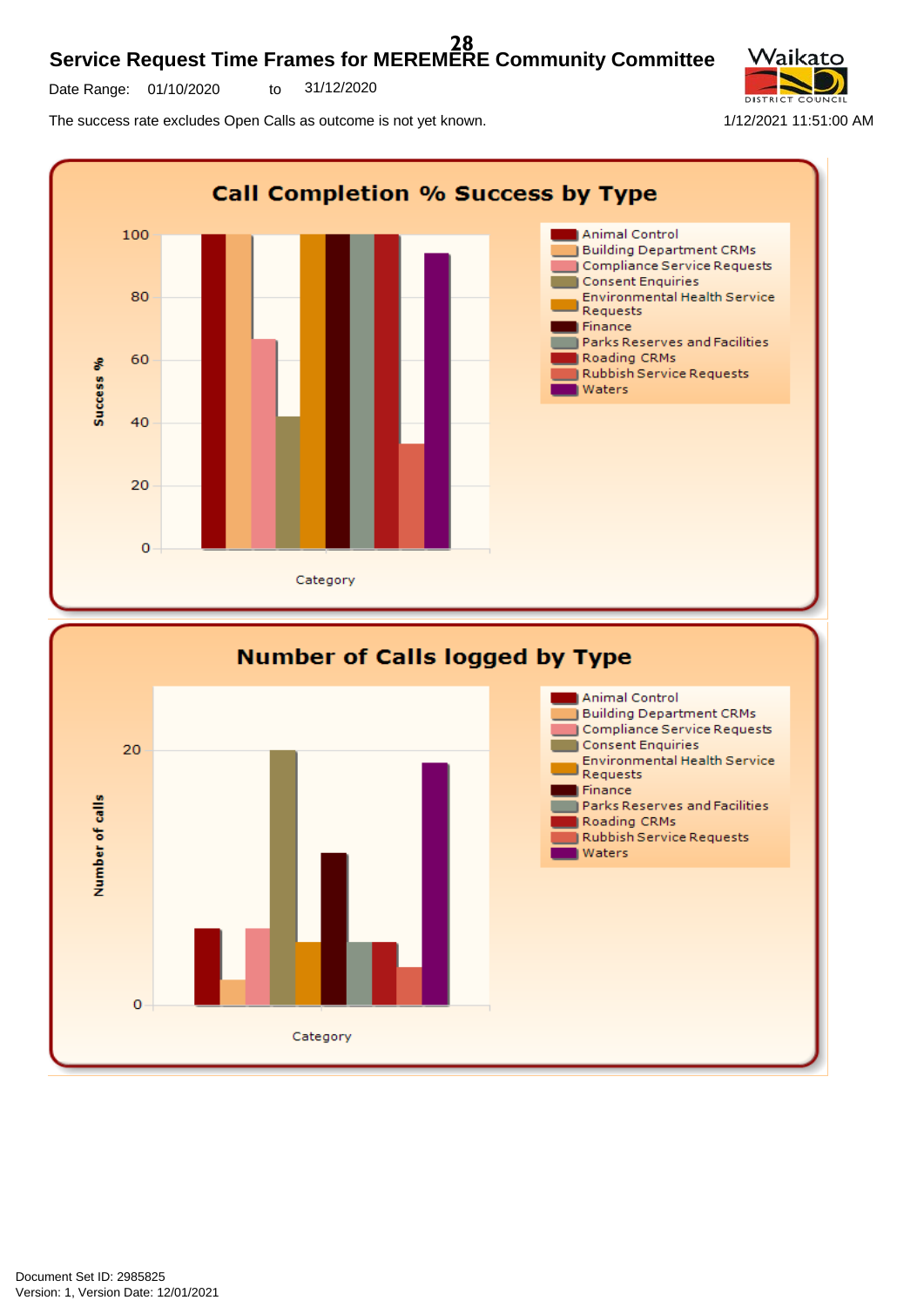

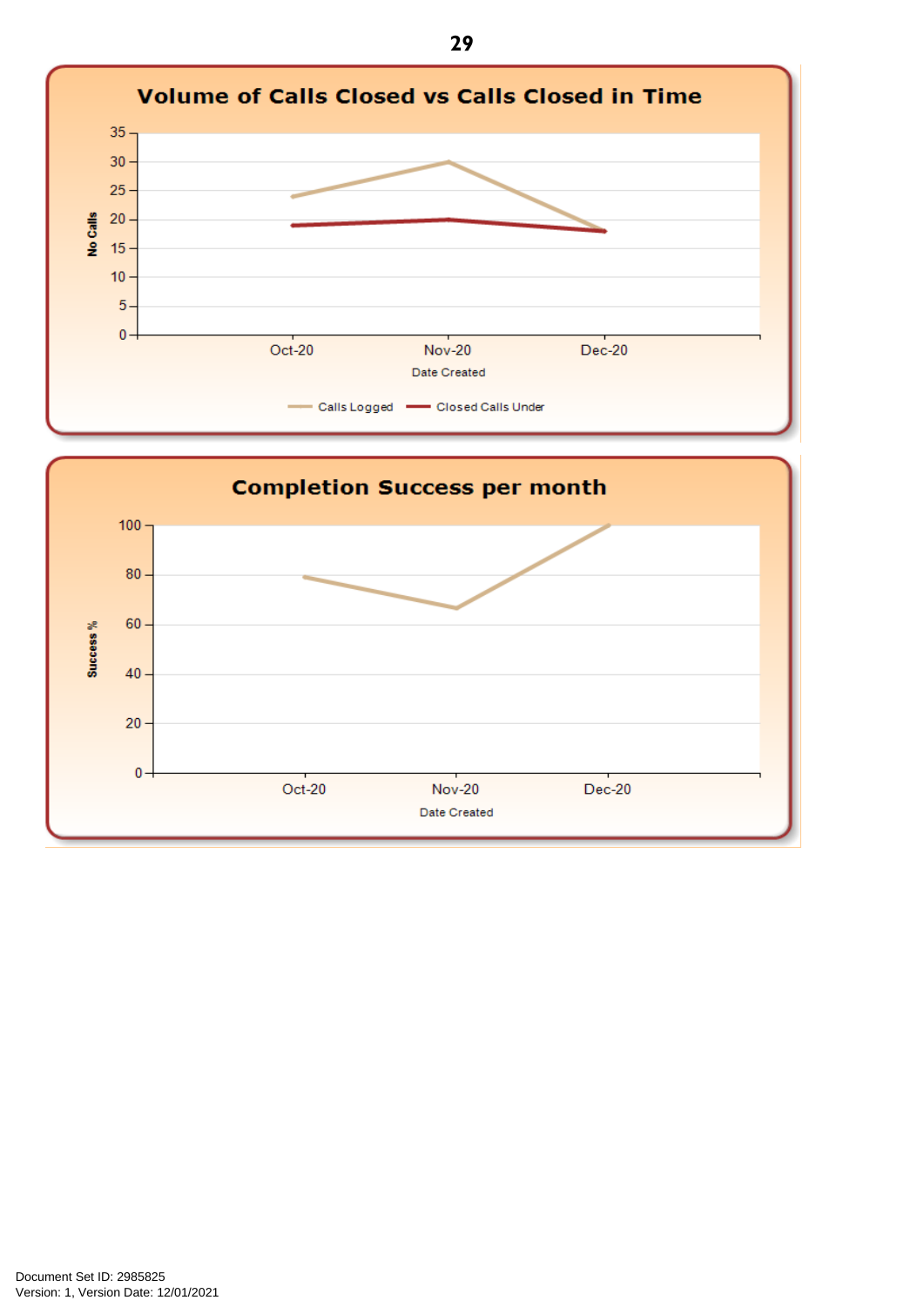|                                                                                                    |                                                                               |                                  | <b>Open</b>                      |                                             | <b>Closed</b>                      |                                               |                               |
|----------------------------------------------------------------------------------------------------|-------------------------------------------------------------------------------|----------------------------------|----------------------------------|---------------------------------------------|------------------------------------|-----------------------------------------------|-------------------------------|
| <b>Closed Calls are</b><br>those calls logged<br>during the time<br>period that are now<br>closed. | Open Calls are all the calls<br>open and may have been<br>logged at any time. | <b>Number of</b><br><b>Calls</b> | <b>Open</b><br><b>Calls Over</b> | <b>Open</b><br><b>Calls</b><br><b>Under</b> | <b>Closed</b><br><b>Calls Over</b> | <b>Closed</b><br><b>Calls</b><br><b>Under</b> | <b>Success</b><br><b>Rate</b> |
| <b>Animal Control</b>                                                                              |                                                                               |                                  |                                  |                                             |                                    |                                               |                               |
|                                                                                                    | <b>Summary</b>                                                                | 6                                |                                  | $\mathbf{2}$                                |                                    | 4                                             | 100.00%                       |
|                                                                                                    | <b>Animal Charges</b>                                                         | 1                                |                                  |                                             |                                    | 1                                             | 100.00%                       |
|                                                                                                    | <b>Dog Surrender</b>                                                          | 1                                |                                  |                                             |                                    | 1                                             | 100.00%                       |
|                                                                                                    | <b>Dog/Animal Missing</b>                                                     | 2                                |                                  | $\overline{c}$                              |                                    |                                               | 0%                            |
|                                                                                                    | <b>Dogs Aggression - Historic</b>                                             | 1                                |                                  |                                             |                                    | 1                                             | 100.00%                       |
|                                                                                                    | <b>Dogs Barking Nuisance</b>                                                  | $\mathbf{1}$                     |                                  |                                             |                                    | 1                                             | 100.00%                       |
| <b>Building</b>                                                                                    |                                                                               |                                  |                                  |                                             |                                    |                                               |                               |
| <b>Department CRMs</b>                                                                             | <b>Summary</b>                                                                | $\mathbf 2$                      |                                  |                                             |                                    | $\mathbf{2}$                                  | 100.00%                       |
|                                                                                                    | <b>Building near any</b>                                                      |                                  |                                  |                                             |                                    |                                               |                               |
|                                                                                                    | Pipe/Infrastructure may req<br><b>CCTV</b>                                    | 1                                |                                  |                                             |                                    | 1                                             | 100.00%                       |
|                                                                                                    | <b>PEO General Enquiry</b>                                                    | 1                                |                                  |                                             |                                    | 1                                             | 100.00%                       |
| <b>Compliance</b>                                                                                  |                                                                               |                                  |                                  |                                             |                                    |                                               |                               |
| <b>Service Requests</b>                                                                            | <b>Summary</b>                                                                | 6                                | 1                                | $\mathbf{2}$                                | 1                                  | $\mathbf{2}$                                  | 66.67%                        |
|                                                                                                    | <b>Compliance - Unauthorised</b><br><b>Activity</b>                           | 6                                | 1                                | $\overline{2}$                              | 1                                  | 2                                             | 66.67%                        |
| <b>Consent Enquiries</b>                                                                           |                                                                               |                                  |                                  |                                             |                                    |                                               |                               |
|                                                                                                    | <b>Summary</b>                                                                | 20                               |                                  | 1                                           | 11                                 | 8                                             | 42.11%                        |
|                                                                                                    | <b>Planning Process</b>                                                       | 1                                |                                  |                                             | $\mathbf{1}$                       |                                               | 0%                            |
|                                                                                                    | <b>Property Information Request</b>                                           | 5                                |                                  |                                             | $\overline{4}$                     | $\mathbf{1}$                                  | 20.00%                        |
|                                                                                                    | <b>Zoning and District Plan</b><br><b>Enquiries</b>                           | 14                               |                                  | 1                                           | 6                                  | 7                                             | 53.85%                        |
| <b>Environmental</b>                                                                               |                                                                               |                                  |                                  |                                             |                                    |                                               |                               |
| <b>Health Service</b>                                                                              | <b>Summary</b>                                                                | 5                                | 1                                |                                             |                                    | 4                                             | 100.00%                       |
| <b>Requests</b>                                                                                    | Noise complaints straight to<br>contractor                                    | 5                                | 1                                |                                             |                                    | 4                                             | 100.00%                       |
| <b>Finance</b>                                                                                     |                                                                               |                                  |                                  |                                             |                                    |                                               |                               |
|                                                                                                    | <b>Summary</b>                                                                | 12                               |                                  |                                             |                                    | 12                                            | 100.00%                       |
|                                                                                                    | <b>Rates query</b>                                                            | 12                               |                                  |                                             |                                    | 12                                            | 100.00%                       |
| <b>Parks Reserves</b><br>and Facilities                                                            |                                                                               |                                  |                                  |                                             |                                    |                                               |                               |
|                                                                                                    | <b>Summary</b>                                                                | 5                                |                                  |                                             |                                    | 5                                             | 100.00%                       |
|                                                                                                    | Parks & Reserves - Buildings<br>Parks & Reserves - Reserve                    | 1                                |                                  |                                             |                                    | 1                                             | 100.00%                       |
|                                                                                                    | <b>Issues</b>                                                                 | 4                                |                                  |                                             |                                    | 4                                             | 100.00%                       |
| <b>Roading CRMs</b>                                                                                |                                                                               |                                  |                                  |                                             |                                    |                                               |                               |
|                                                                                                    | <b>Summary</b>                                                                | 5                                |                                  | $\mathbf{2}$                                |                                    | 3                                             | 100.00%                       |
|                                                                                                    | <b>New Vehicle Entrance Request</b>                                           | $\mathbf{1}$                     |                                  | 1                                           |                                    |                                               | 0%                            |
|                                                                                                    | Request 4 new street light path<br>sign etc                                   | $\overline{2}$                   |                                  | $\mathbf{1}$                                |                                    | $\mathbf{1}$                                  | 100.00%                       |
|                                                                                                    | <b>Road Marking Sign &amp; Barrier</b><br><b>Maint Marker Posts</b>           | $\mathbf{1}$                     |                                  |                                             |                                    | 1                                             | 100.00%                       |
|                                                                                                    | <b>Roading Work Assessment</b><br><b>Required - OnSite 5WD</b>                | 1                                |                                  |                                             |                                    | 1                                             | 100.00%                       |
| <b>Rubbish Service</b><br><b>Requests</b>                                                          |                                                                               |                                  |                                  |                                             |                                    |                                               |                               |
|                                                                                                    | <b>Summary</b>                                                                | 3                                |                                  |                                             | $\mathbf{2}$                       | 1                                             | 33.33%                        |
|                                                                                                    | <b>Abandoned Vehicle</b>                                                      | 1                                |                                  |                                             | 1                                  |                                               | 0%                            |
|                                                                                                    | <b>Illegal Rubbish Dumping</b>                                                | $\overline{c}$                   |                                  |                                             | 1                                  | $\mathbf{1}$                                  | 50.00%                        |